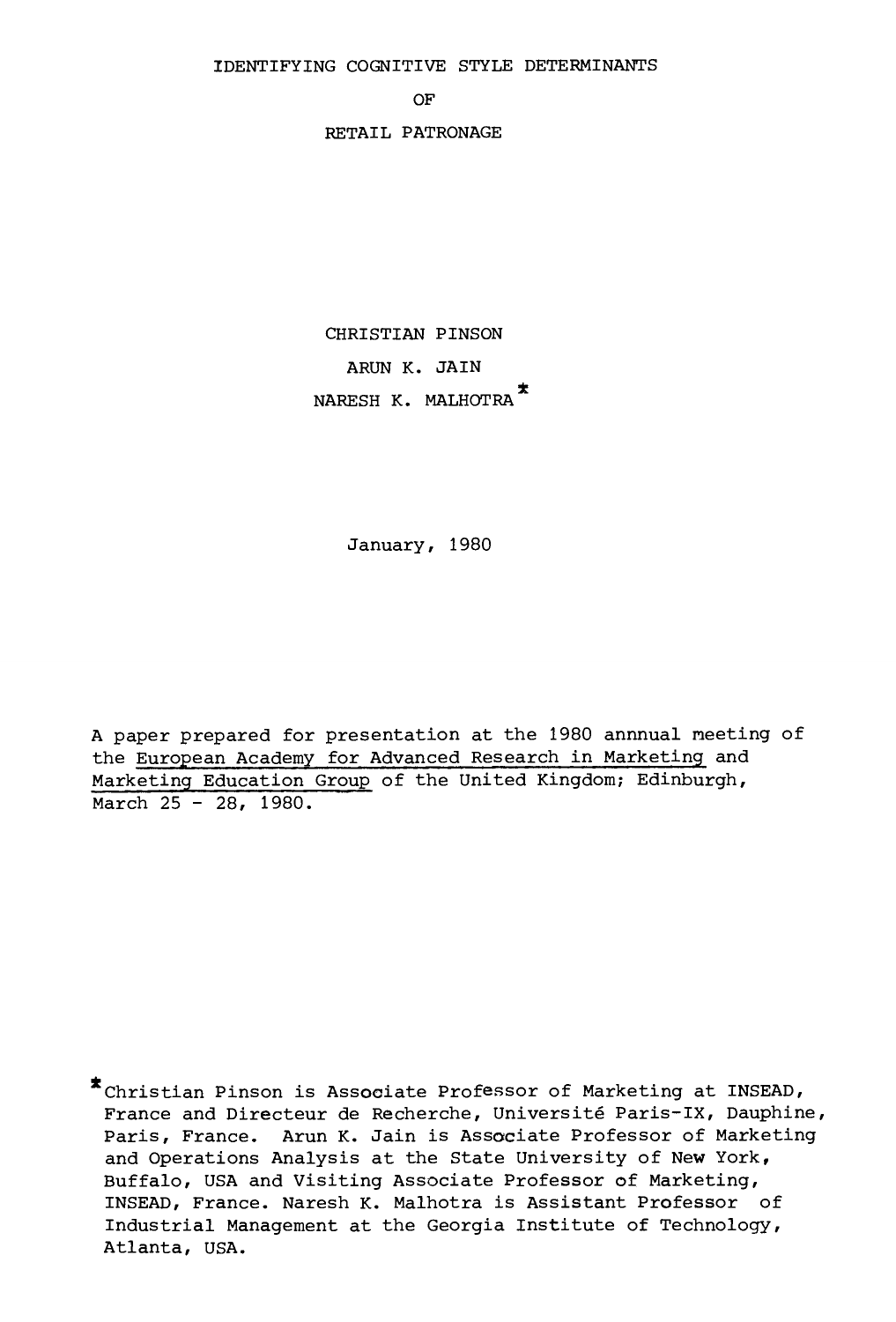Christian Pinson, INSEAD and Université Paris IX, Dauphine Arun K. Jain, State University of New York, Buffalo and INSEAD Naresh K. Maihotra, Georgia Institute of Technology, Atlanta, USA

#### INTRODUCTION

The literature on retail patronage can be organized around three major research traditions. The first tradition concentrates on objective factors such as population densities, square footage of shopping area, traffic patterns, and distance measures (for a review, see (1)) The second tradition focuses on store image and compares competing stores in terms of store attributes (a recent example is 17). The third approach tries to understand how consumers differentiate between stores by analyzing their profiles (13 pp. 525-529 provide a good review of this literature). Consumer profiles have been usually defined in terms of socio-demographic variables, psychographics, personality and risk perception variables.

This paper explores yet another characteristic of consumers. It suggests that patronage can be segmented according to the cognitive styles of consumers.The concept of cognitive style refers to relatively permanent differences in the manner in which individuals acquire and process information (19, 34). It was hypothesized that two particular cognitive syles namely "cognitive differentiation" and "tolerance of ambiguity" would have a direct or indirect bearing on the following patronage-related behaviors: a) Consumer's external search for information b) store attribute processing and c) store loyalty. The rationale for these variables and the whole set of hypotheses examined are discussed below.

#### EXTERNAL SEARCH FOR INFORMATION

Previous research on consumer external search for information (ESI) has concentrated on the amount and direction of search and relating differences across consumers to socio-demographic, attitudinal and situational factors (13 chapter 9, 31, 32). These factors include: (a) the consumers' perceptions of the benefits and costs associated with search (b) buying pressures and opportunities (c) social class, occupation, age and stage in life cycle and (d) general predisposition toward search.

The relationship of personality traits to information search has received limited research attention. The personality characteristic most often shown to be associated with search is specific self confidence (e.g. 20, 25). Several authors (e.g. 11, 22) provide additional evidence that specific self confidence as opposed to general self confidence is indeed a very useful variable for understanding consumers' reactions to perceived uncertainty.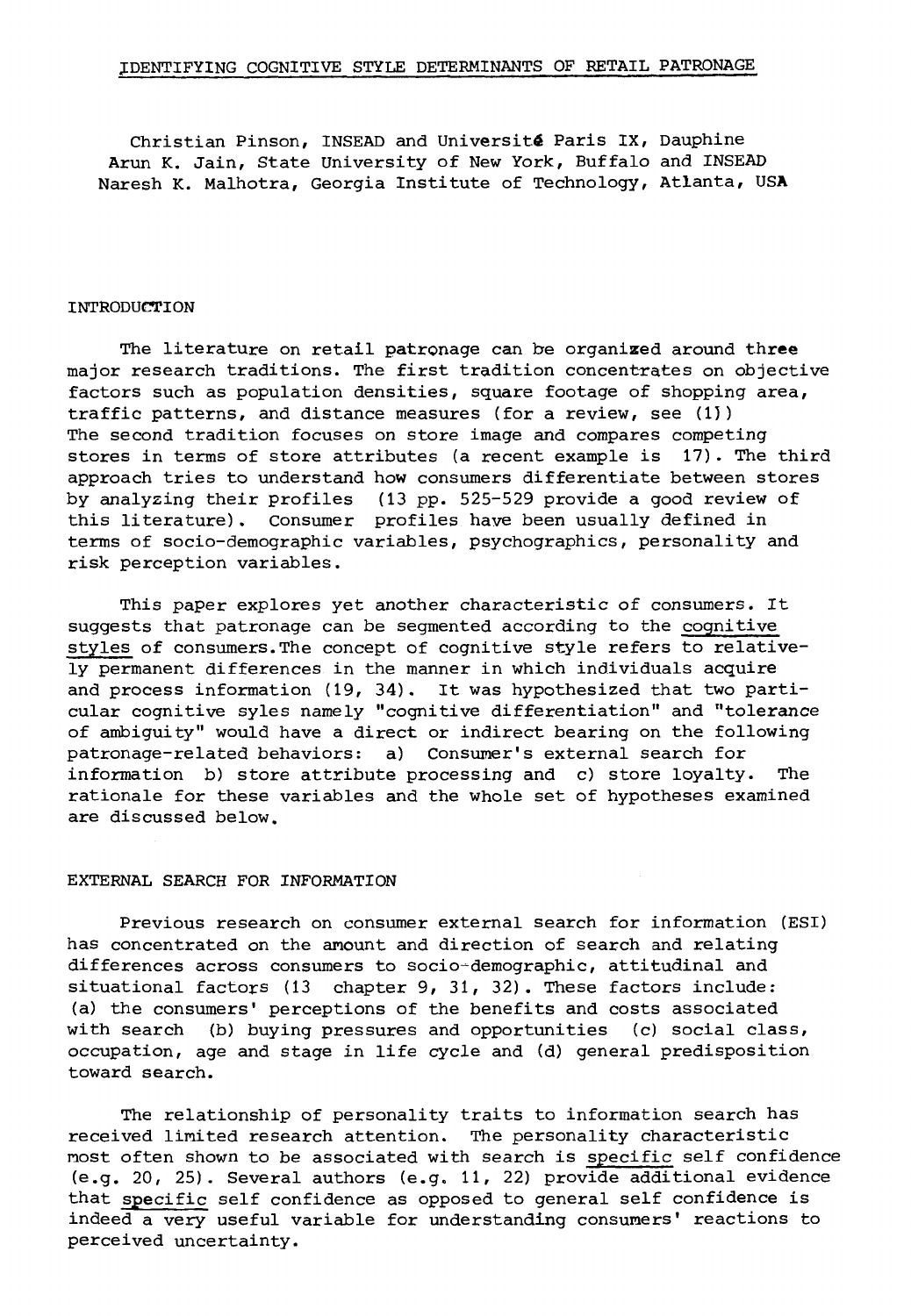# Information processing confidence and perceived uncertainty

Another type of self confidence which has not been investigated in the context of store patronage is "information processing confidence"(44). On a priori grounds, information processing confidence (IPC) and ESI ought to be positively related. In addition IPC should be inversely related to the amount of uncertainty the consumer perceives in the choice environment. Finally the psychological and marketing literature (e.g. 12, 21, 39) suggests that perceived uncertainty (PU) ought to positively influence the extent of search. Consequently the following three hypotheses were offered:

- $H_1$ : Consumers with high information processing confidence (IPC) tend to report greater external search for information (ESI).
- $H_2$ : Consumers with low information processing confidence (IPC) tend to report higher perceived uncertainty (PU) in their choice environment.
- $H<sub>2</sub>$ : Consumers who perceive high uncertainty (PU) in their choice environment tend to report greater external search for information (ESI).

The subjects in the study were female members of the household mail panel maintained by the National Family Opinion (NFO), Inc., Toledo, USA, in a large North-Eastern Metropolitan city. They were selected to match the socio-economic and demographic profiles of the residents in the area with the exception that households with annual income below \$5,000 were excluded from the sample. A total of 850 questionnaires were mailed during spring, 1978. Usable questionnaires were returned by 673 panel members representing a response rate of approximately 80%.

Each panel member was administered Wright's (44) Information Processing Confidence (IPC) test (see Table 1). The test consists of 10 items, each scored on a 9-point scale with the end points labelled "definetly agree" and "definetly disagree". The range of possible scores is from 10 to 90, with a high score reflecting greater information processing confidence. The mean score for IPC was 63.18. The distribution for IPC was divided into approximately equal fourths with subjects scoring in the bottom fourth (below 66) being assigned to the "low confidence" category and those scoring in the top fourths (above 74) being assigned to the "high confidence" category. The subjects in the middle fourths were excluded from the analysis to obtain groups which differ sharply in terms of IPC.

External search for information (ESI) was measured by an index corresponding to the sum of scores on the four items presented in Table 2. These items were measured on 9-point likert-type scales. A high score reflects greater propensity to engage in external search for information (ESI).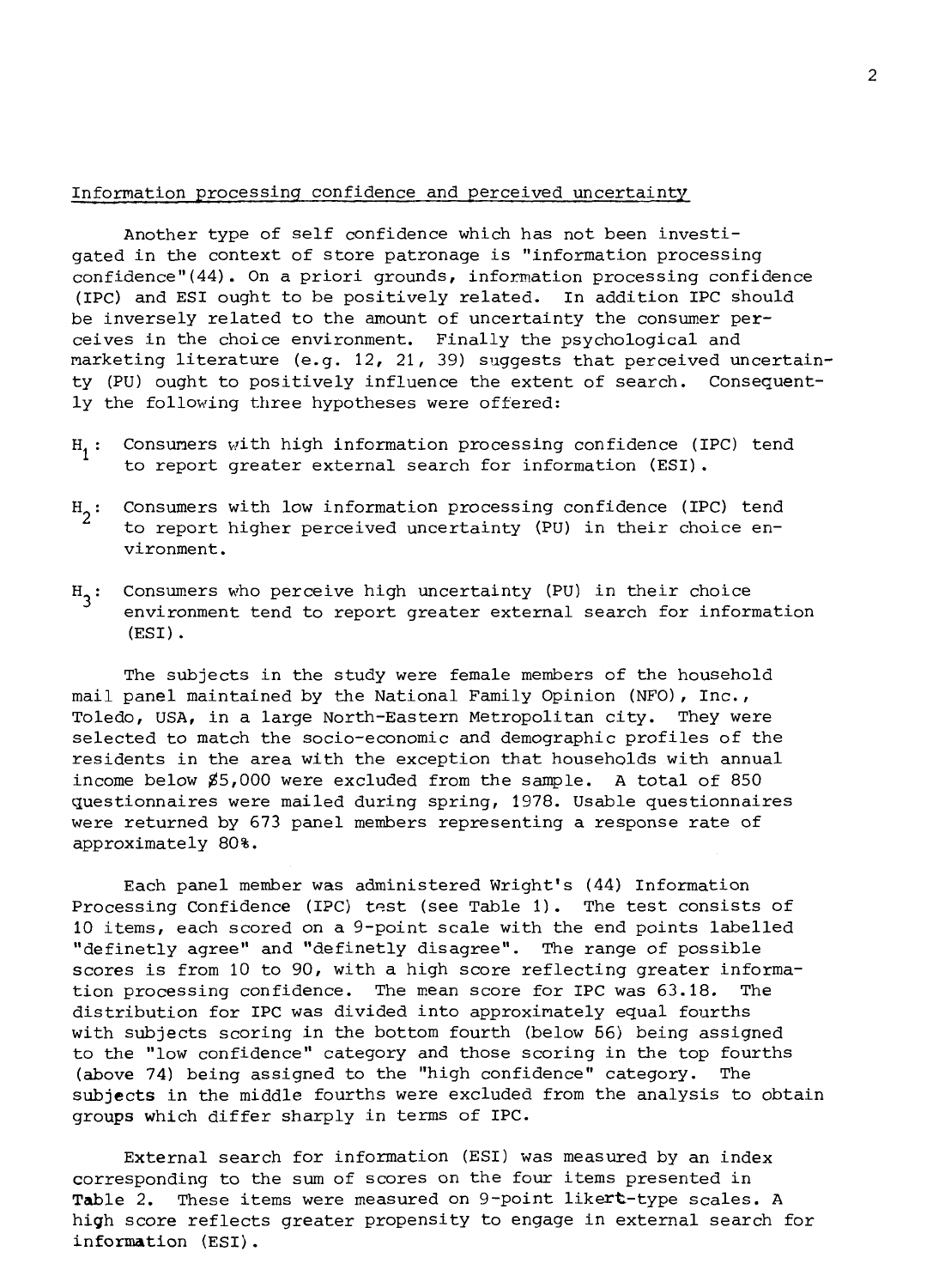WRIGHT'S MEASURE OF INFORMATION PROCESSING CONFIDENCE<sup>\*</sup> (IPC)

- 1. I have more trouble concentrating than most people.
- 2. I am able to solve riddles and puzzles rapidly.
- 3. My mind seems to work slowly compared to those around me.
- 4. I am totally confident about my ability to judge messages coming from the mass media.
- 5. I am certainly able to think quickly.
- 6. When I hear an argument being presented, I am quick to spot the weaknesses in it.
- 7. I usually have to stop and think for awhile before making up my mind even in unimportant matters.
- 8. My thoughts frequently race ahead faster than I can speak them.
- 9. I am never at a loss for words.
- 10. I don't seem to be very quick-witted.

## TABLE 2

ITEMS USED TO MEASURE EXTERNAL SEARCH FOR INFORMATION\* (ESI)

- 1. I like to compare different brands before deciding which one to buy.
- 2. I like to shop around in different stores before deciding where to buy.
- 3. Before making a major purchase decision, I tend to seek out information about the negative aspects of the product and brands.
- 4. I do not care to look at all the different brands available.

\* Measured on 9-point scale with end points labelled "definetly agree" and "definetly disagree".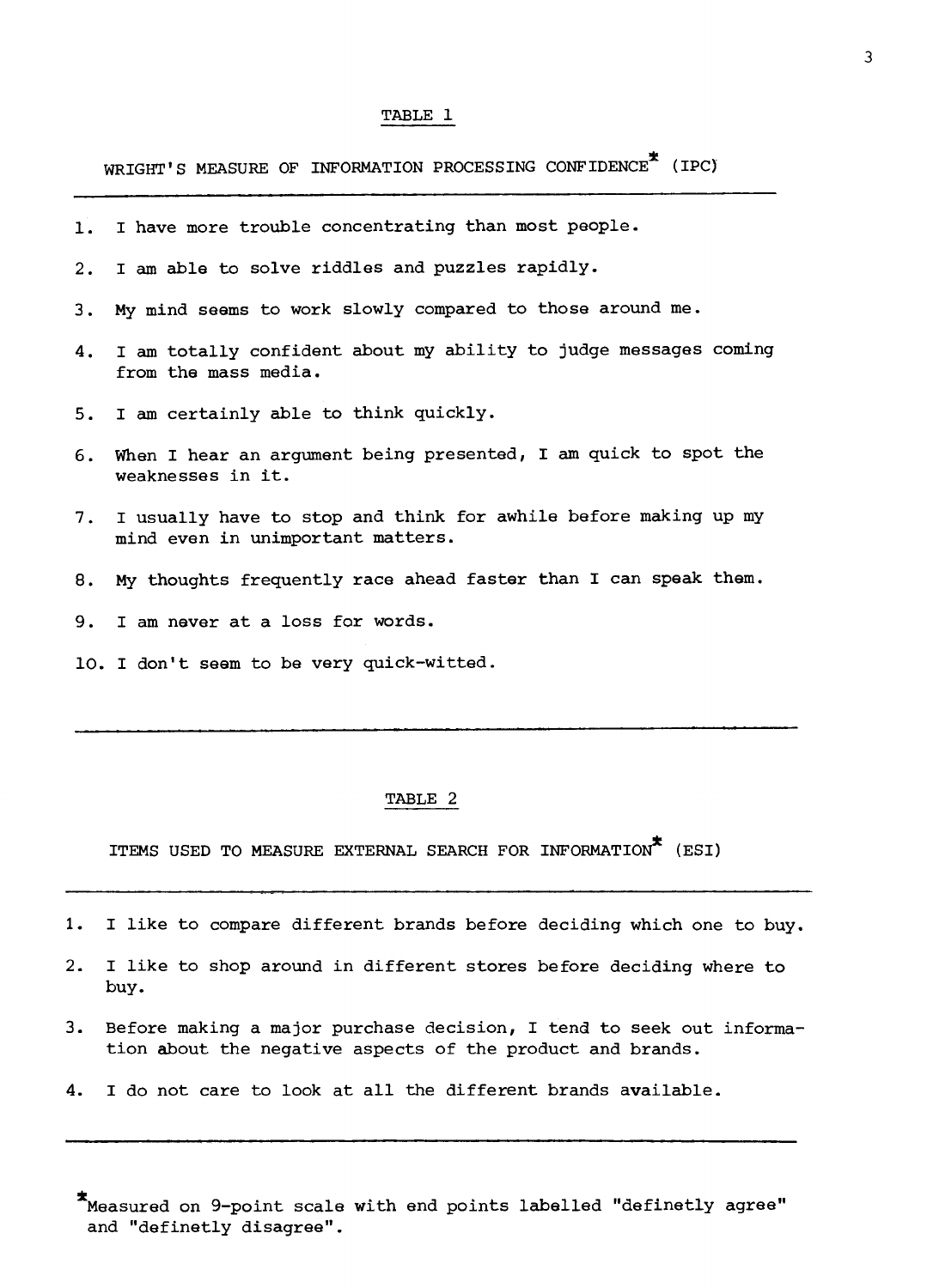H <sup>1</sup>was tested through an analysis of variance design. The IPC classification was used as the independent variable and ESI index was treated as the dependent variable. As predicted, subjects with higher information processing confidence reported greater external search for information  $(F=14.28, df=1,244, p=0.00)$ .

Perceived uncertainty (PU) was measured by the instrument presented in Table 3. Responses to these 7 items were measured on 9-point Likert-type scales, and then summed to obtain an overall index of PU. The higher the value of the index the greater the perception of uncertainty in the choice environment. A univariate analysis of variance was performed with IPC as the independent variable and PU as the dependent variable. As expected subjects with low IPC reported significantly higher PU than did subjects with high IPC  $(F=5.49, df = 4.239,$  $p=0.01$ ).

Hypothesis  $H_2$  was examined by first classifying subjects according to their PU score. Subjects scoring in the bottom fourth (below 34) on the PU index were assigned to the high PU condition. Subjects scoring in the middle were excluded from the analysis to obtain groups differing sharply in terms of PU. An analysis of variance was performed using PU as the independent variable and ESI as the dependent variable. Although subjects with higher perceived uncertainty in the choice environment reported greater external search for information, the difference was not found to be statistically significant (F=0.82, df=1,350, p=0.36). This finding is unexpected but not totally surprising. As indicated by Bauer (4) and others external research is not the only way for the consumer to reduce uncertainty. When confronted with uncertainty the consumer may decide not to externally search for additional information but rather to make a fuller use of information stored in his memory, to limit his choice environment to known or reputed alternatives or to follow advises from personal or impersonal sources.

While ESI can be viewed as an attempt by the consumer to reduce uncertainty,  $H_1$  to  $H_2$  clearly imply that the consumer will be inclined to<br>search whome the following for additional information and when he is search where  $\frac{1}{2}$  he feels a need for additional information and when he is confident he can utilize the new information. To fully understand ESI two additional factors have to be introduced. These factors have to do with the consumer's attitudes and cognitive styles.

## Attitudes regarding shopping

Search behavior may satisfy certain social psychological needs in addition to a need for information. For example, the consumer may engage in extensive shopping for such personal or social motives as diversion, physical activity, sensory stimulation, social encounters and communication (42). If ESI offers benefits other than acquisition of information, then it is reasonable to test the following hypothesis:

- $H_A$ : Consumers who have positive attitudes regarding shopping (ASHOP) tend to report greater external search for information (ESI).
- $H_{\epsilon}$ : Consumers who have positive attitudes regarding shopping (ASHOP) tend to exhibit a greater need for novelty (NNOV).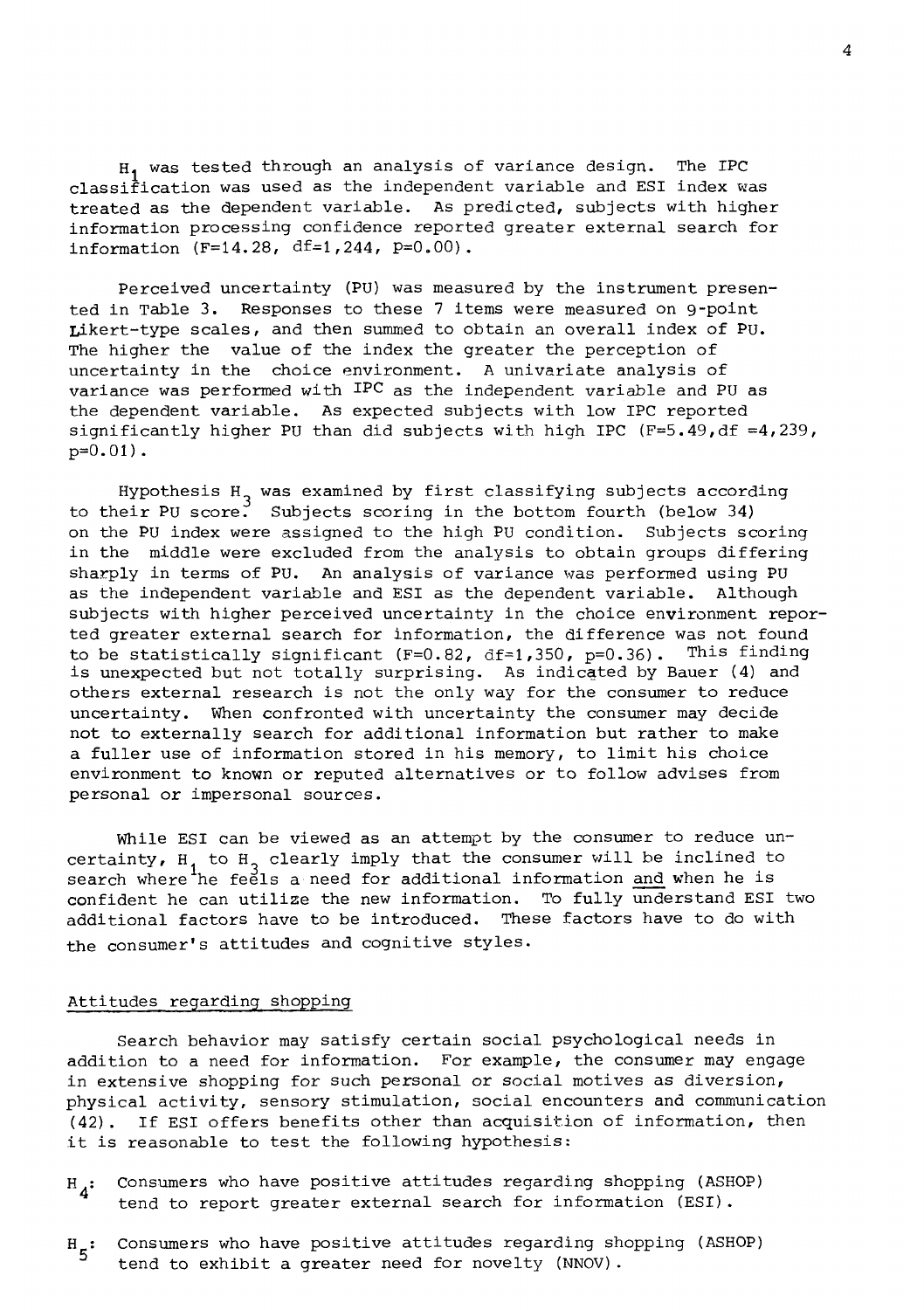ITEMS USED TO MEASURE PERCEIVED UNCERTAINTY IN CHOICE ENVIRONMENT<sup>7</sup> (PU)

- 1. Product quality is hard to judge for most brands.
- 2. No store is good for everything. Some stores are better than others for certain things.
- 3. When I pick a brand I wonder what others would think of me.
- 4. If manufacturer is well reputed, then all his brands are superior to those of competitors.
- 5. As it stands now, the chances of one ending up with a "lemon" are pretty good.
- 6. There are stores which are good for certain things, and I know where to go.
- 7. Many products do not perform the way they are supposed to.

## TABLE 4

ITEMS USED TO MEASURE GENERAL ATTITUDE TOWARDS SHOPPING\* (ASHOP)

- 1. Shopping is a pleasurable activity even if I don't buy anything.
- 2. I enjoy window shopping.
- 3. Shopping is fun because you get to meet a lot of people.
- 4. There are no redeeming features of shopping it's a boring task which has to be performed.

<sup>\*</sup>  Measured on 9-point scale with end points labelled "definetly agree" and "definetly disagree".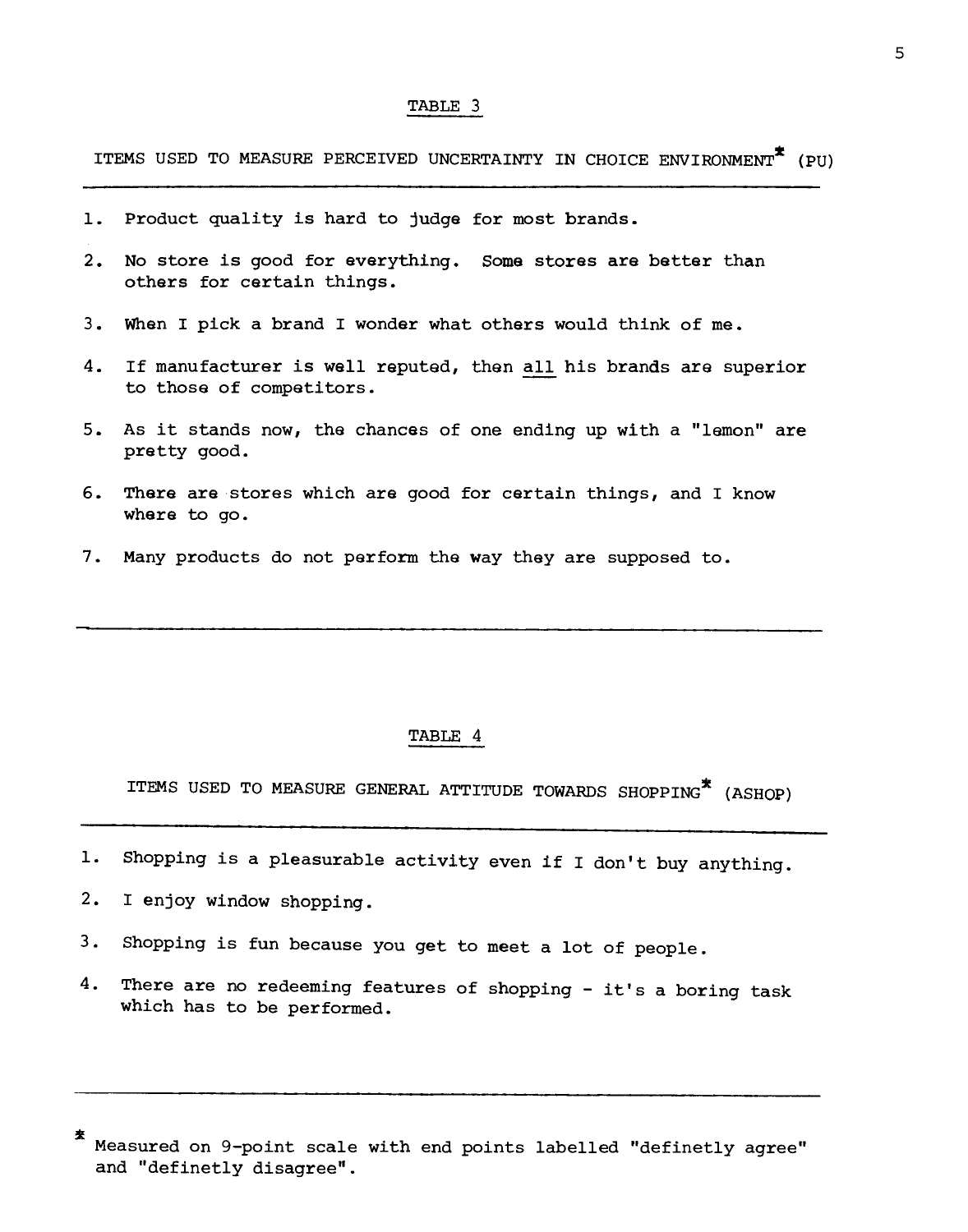Subjects' attitude regarding shopping (ASHOP) was measured by an index corresponding to the sum of scores on the four items presented in Table 4. The range of possible scores on this index was 4 to 36 with a high score indicating positive attitude towards shopping. To test  $H_A$ , subjects scoring above 26 (top fourth) were assigned to the favorable attitude condition and those scoring below 18 (bottom fourth) were assigned to the unfavorable attitude condition. The subjects in the middle were excluded so as to focus on groups which differ sharply with respect to attitude towards shopping.

An analysis of variance was performed with ASHOP as the independent variable and ESI as the dependent variable. As predicted, subjects with a positive attitude towards shopping reported significantly greater external search for information than those with less favorable attitude (F=27.28,  $df = 1,369$ , P=0.00). Thus,  $H_A$  was confirmed in this study.

To test H<sub>F</sub>, subjects' general need for novelty (NNOV) was measured<br>mming thair responses to the four items in Table 5, a high score O by summing their responses to the four items in Table 5. A high score on this index reflects a greater general need for novelty (NNOV) on the part of the respondent. Univariate analysis of variance with ASHOP as the independent variable and NNOV as the dependent variable was used to test the hypothesis. As predicted, subjects with positive ASHOP exhibited significantly greater NNOV (F=22.97, df=1,370, p=0.00).

## Tolerance for ambiguity

A second factor bearing on ESI is the individual's level of tolerance for uncertainty (3). It is commonly assumed that people differ in the way they tolerate status of uncertainty/ambiquity. A given choice environment may be ambiguous (23) because it can be interpreted in multiple, conflicting ways and cannot be dealt with through habitual modes of cognition and behavior. There is accumulating evidence that individuals intolerant of ambiguity avoid being exposed to unfamiliar information (e.g. 40). Because of their greater preference for familiar choice environments, intolerants of ambiguity can be assumed to exhibit limited external search for information (ESI).

 $H_{6}:$  People with low tolerance for ambiguity (TA) tend to report limited external search for information (ESI).

Tolerance for ambiguity (TA) was measured by Budner's (6) test. The test is self-administered, and takes between 10 and 15 minutes to complete. It contains 16 items, each scored along a six-point agree-disagree continuum (Likert-type). A sample item is: "An expert who does not come up with a definitive answer probably does not know too much." The range of possible scores on the test is from 16 to 112 with a high score indicating Intolerance of Ambiguity. The mean score for Tolerance for Ambiquity was 56.75. The distribution of Tolerance for Ambiguity was split into approximately equal fourths and subjects with scores in the top and bottom fourths of the distribution were classified as intolerants (above 63) and tolerants (below 49). Subjects in the middle fourths were excluded so as to obtain groups sharply contrasted with respect to Tolerance for Ambiguity.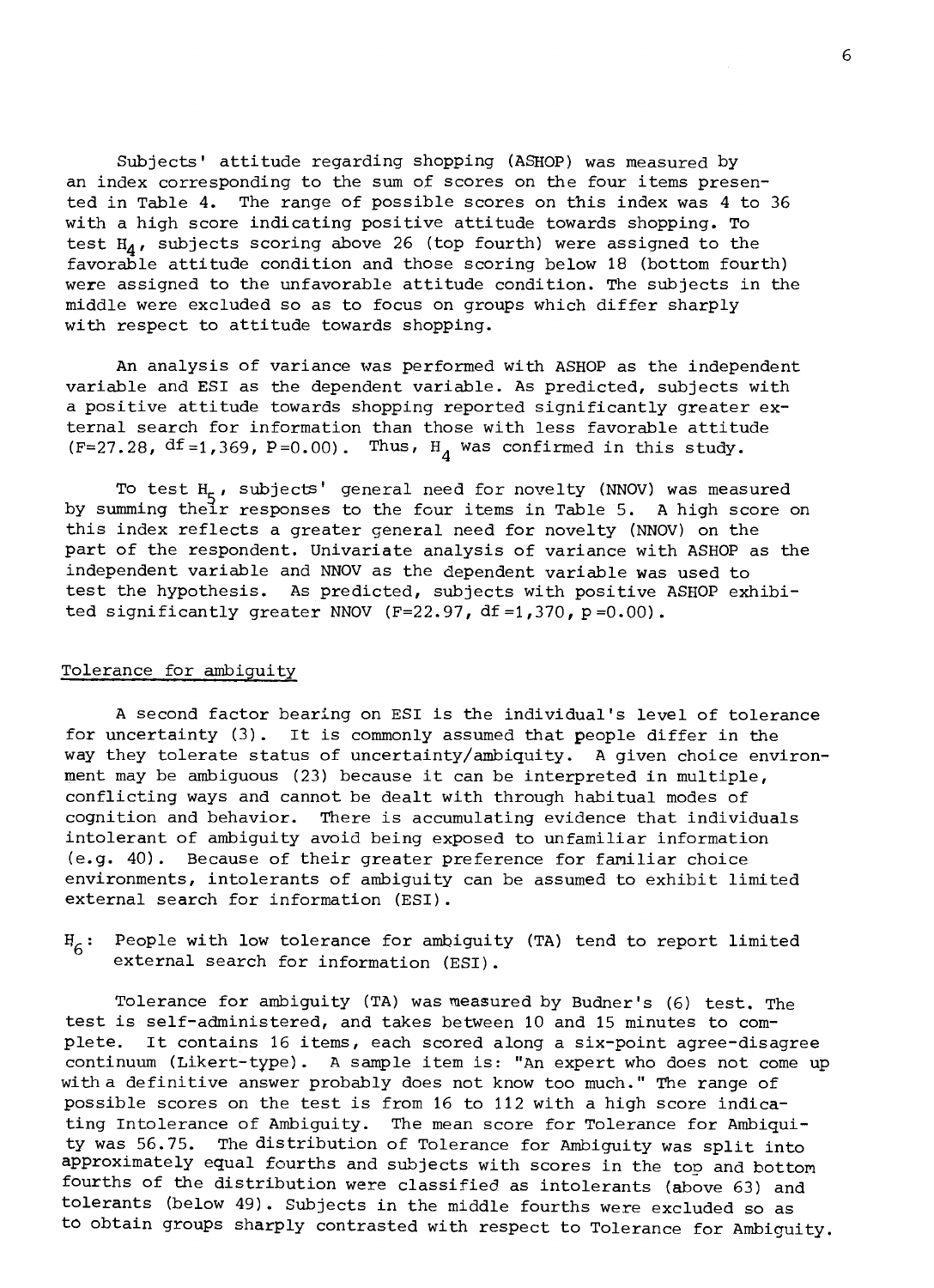ITEMS USED TO MEASURE GENERAL NEED FOR NOVELTY\* (NNOV)

1. I am continually seeking new ideas and experience.

2. I like to experience novelty and change in daily routine.

3. If it was good enough for my mother it is good enough for me.

4. I like to buy new and different things.

Measured on 9-point scale with end points labelled "definetly agree" and "definetly disagree".

## TABLE 6

EFFECT OF TOLERANCE OF AMBIGUITY, ATTITUDE TOWARDS SHOPPING AND PERCEIVED UNCERTAINTY ON EXTERNAL SEARCH FOR INFORMATION

| <b>SOURCE</b>                                       | DF           | <b>MEAN</b><br><b>SQUARES</b> | $\overline{\mathbf{F}}$ | $\overline{b}$ |  |
|-----------------------------------------------------|--------------|-------------------------------|-------------------------|----------------|--|
| Tolerance for Ambiguity (TA)                        | $\mathbf{1}$ | 69.39                         | 3.61                    | 0.06           |  |
| General Attitude Towards<br>Shopping (ASHOP)        | $\mathbf{1}$ | 214.41                        | 11.18                   | 0.00           |  |
| Perceived Uncertainty in<br>Choice Environment (PU) | $\mathbf{1}$ | 21.64                         | 1.29                    | 0.29           |  |
| TA x ASHOP                                          | 1            | 3.22                          | 0.16                    | 0.68           |  |
| TA x PU                                             | 1            | 2.48                          | 0.12                    | 0.72           |  |
| ASHOP x PU                                          | $\mathbf{1}$ | 10.79                         | 0.56                    | 0.45           |  |
| TA x ASHOP x PU                                     | $\mathbf{1}$ | 58.44                         | 3.04                    | 0.08           |  |
| Residual                                            | 100          | 51.07                         |                         |                |  |
| TOTAL                                               | 107          |                               |                         |                |  |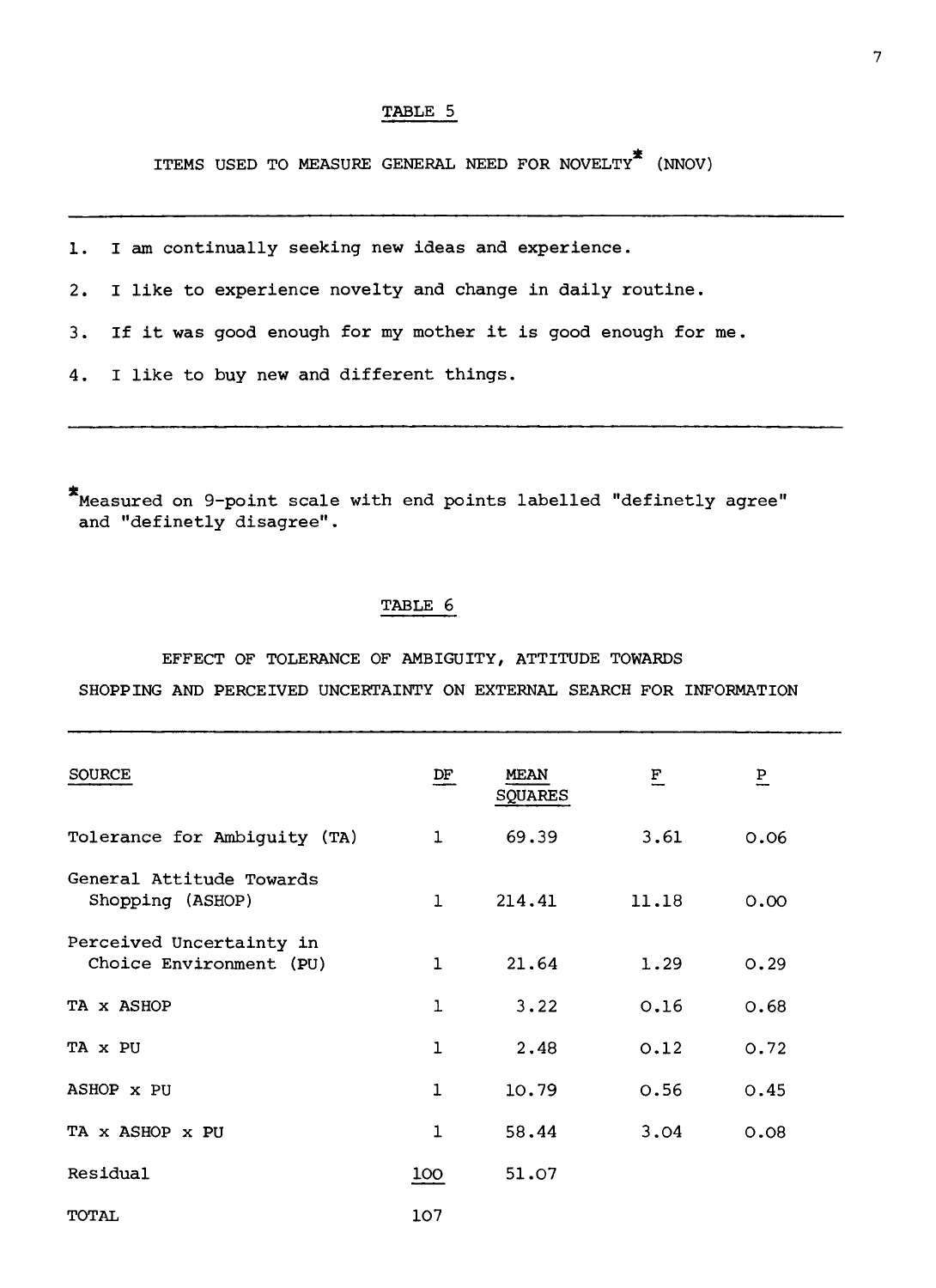H<sub>6</sub> was tested through analysis of variance. ESI was treated<br>0<sup>6</sup>dependent wariable in the analysis and telerance for ambig as the dependant variable in the analysis and tolerance for ambiguity as the independent variable. As predicted, subjects intolerant of ambiguity reported significantly lesser external search for information than those tolerant of ambiguity  $(F=12.85, df=1,350, p=0.000)$ .

Next, it was hypothesized that ESI differences between tolerants and intolerants would be influenced by the level of perceived uncertainties (PU) associated with a given choice environment on one hand, and by the personal/social value attached by consumers to shopping (ASHOP) on the other hand.

 $H_{7}$ : The Tolerance of Ambiguity (TA) x Attitudes towards Shopping (ASHOP) x Perceived Uncertainty (PU) interaction will be related significantly to External Search for Information (ESI).

To test  $H_{\sigma}$ , TA, ASHOP and PU were used as the independent variables io dest  $n_{\gamma}$ , in, ashor and Fo were used as the independent variable.<br>in an ANOVA design with ESI as the dependent variable. Table 6 presents the ANOVA results. As predicted interaction between TA, ASHOP, and PU was found to be statistically significant  $(F=3.04, df=1, p=0.08)$ . This indicates that external search for information (ESI) is influenced by the specific combination of TA, ASHOP and PU and that it can not be explained exclusively by subjects' TA, ASHOP and PU although the main effects of TA and ASHOP were also found to be statistically significant.

#### STORE ATTRIBUTE PROCESSING

In this section it is assumed that consumers will exhibit differences in the way they use store attributes depending on their cognitive skills and more particularly their level of cognitive differentiation.

The concept of cognitive differentiation (CD) refers to the cognitive ability of the individual to differentiate his environment (5). The individual with higher cognitive differentiation skills is assumed to have available a greater number of dimensions with which to construe his choice environment. Because he is willing and able to use more complex information than an individual with lower cognitive differentiation, he ought to form his store evaluations on the basis of more stores attributes than the individual with lower cognitive differentiation. CD is not likely to operate however if the choice situation does not require special information processing effort. In other terms, one cannot expect to find information processing differences among consumers varying in cognitive differentiation if the information processing demands of the situation are below a certain threshold of complexity/ uncertainty. Consequently,it was hypothesized that CD would interact with the perceived uncertainty (PU) of the choice environment to produce variation in the number of determinant store attributes:

 $H_{\beta}$ : Consumers with high cognitive differentiation ability tend to use more discriminant store attributes, when confronted with store evaluation situations involving high uncertainty than those with low cognitive differentiation. It is predicted that CD and PU will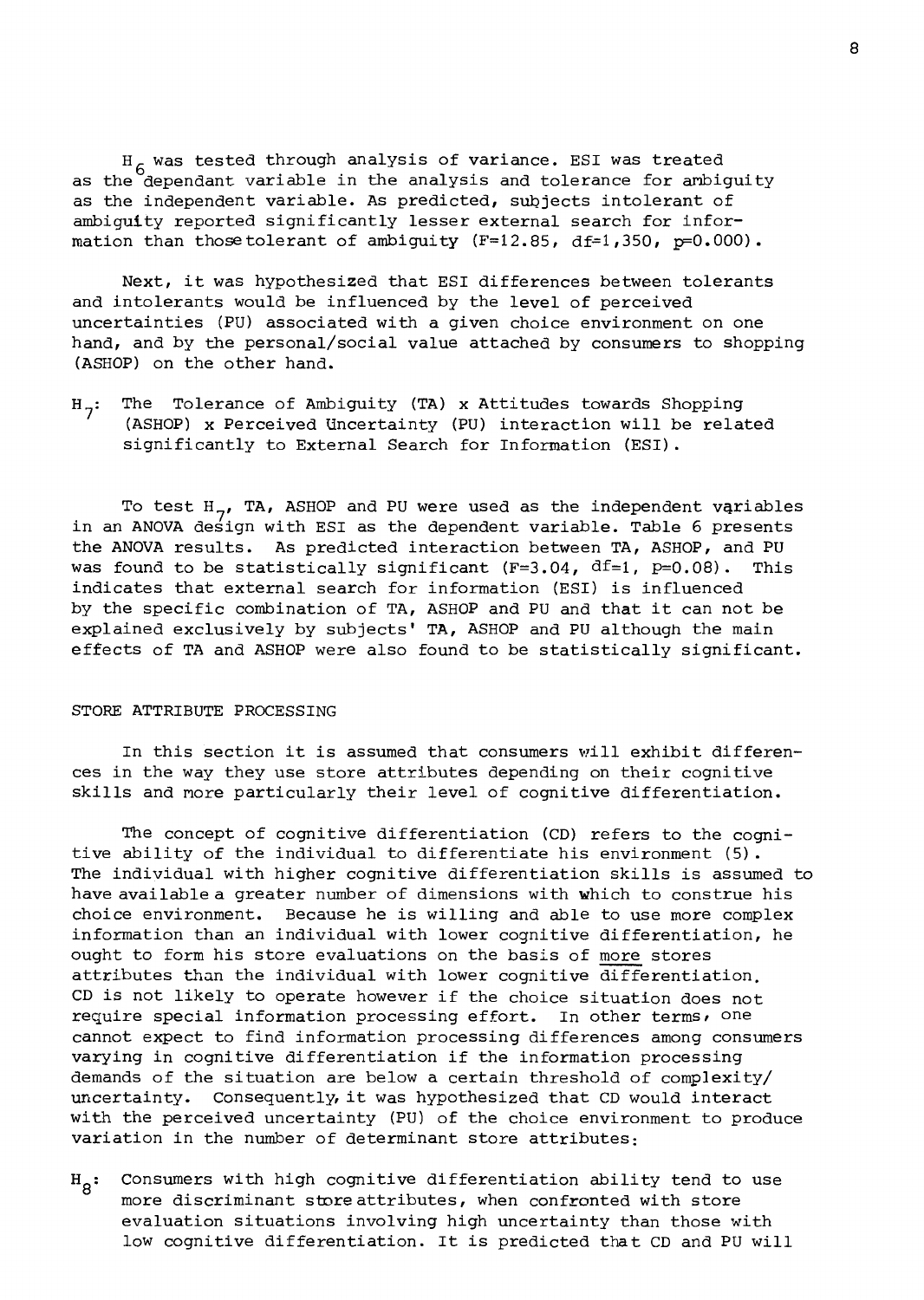be positively related to the number of determinant attributes used, i.e. the higher cognitive differentiation and perceived uncertainty, the higher the number of determinant attributes.

What is a determinant attribute? It is well known that an attribute may be important but not determinant. More specifically, if all the alternatives in a choice set are perceived to possess more or less similar levels of an attribute, that attribute even though important will not help consumera to differentiate among the alternatives and hence will not have a determinant influence on the consumer's evaluations. The concept of determinance may be operationalized as follows  $(1,35)$ :

$$
D_{ik} = \lambda_{ik} I_{ik}
$$
 (1)

where,

- D<br>ik = Determinance of the i-th attribute for the k-th respondent,
- $\lambda$ <sub>ik</sub> = Perceived difference in the i-th attribute among the choice set, and
- I ik = The importance weight given to attribute i by the k-th respondent.

A variety of approaches are available to measure  $\lambda$ ik. These include direct questioning, indirect questioning, observation, experimentation. These methods have been fully discussed by Alpert (1), Pras (35), Mahajan et al (26, 27). The entropy measure proposed by Eeleny (45) as an index of the information transmitted by an attribute seems an attractive measure of  $\lambda_{ijk}$ . It can be computed as follows:

$$
{}^{\lambda}ik = 1-e_{ik}
$$
\n
$$
e_{ik} = \{-1/Ln(m)\}_{j=1}^{n} (F_{ijk} / H_{ik}) Ln (F_{ijk} / H_{ik})
$$
\n
$$
H_{ik} = \sum_{j=1}^{n} F_{ijk}
$$
\n
$$
F_{ijk} = B_{ijk} / B_{ik}^*
$$
\n
$$
B_{ik}^* = Max (B_{ijk})
$$
\nwhere,  $i = 1, 2, ..., n$  (attributes  
\n $j = 1, 2, ..., m$  (choice alternatives)  
\n $k = 1, 2, ..., n$  (response alternatives)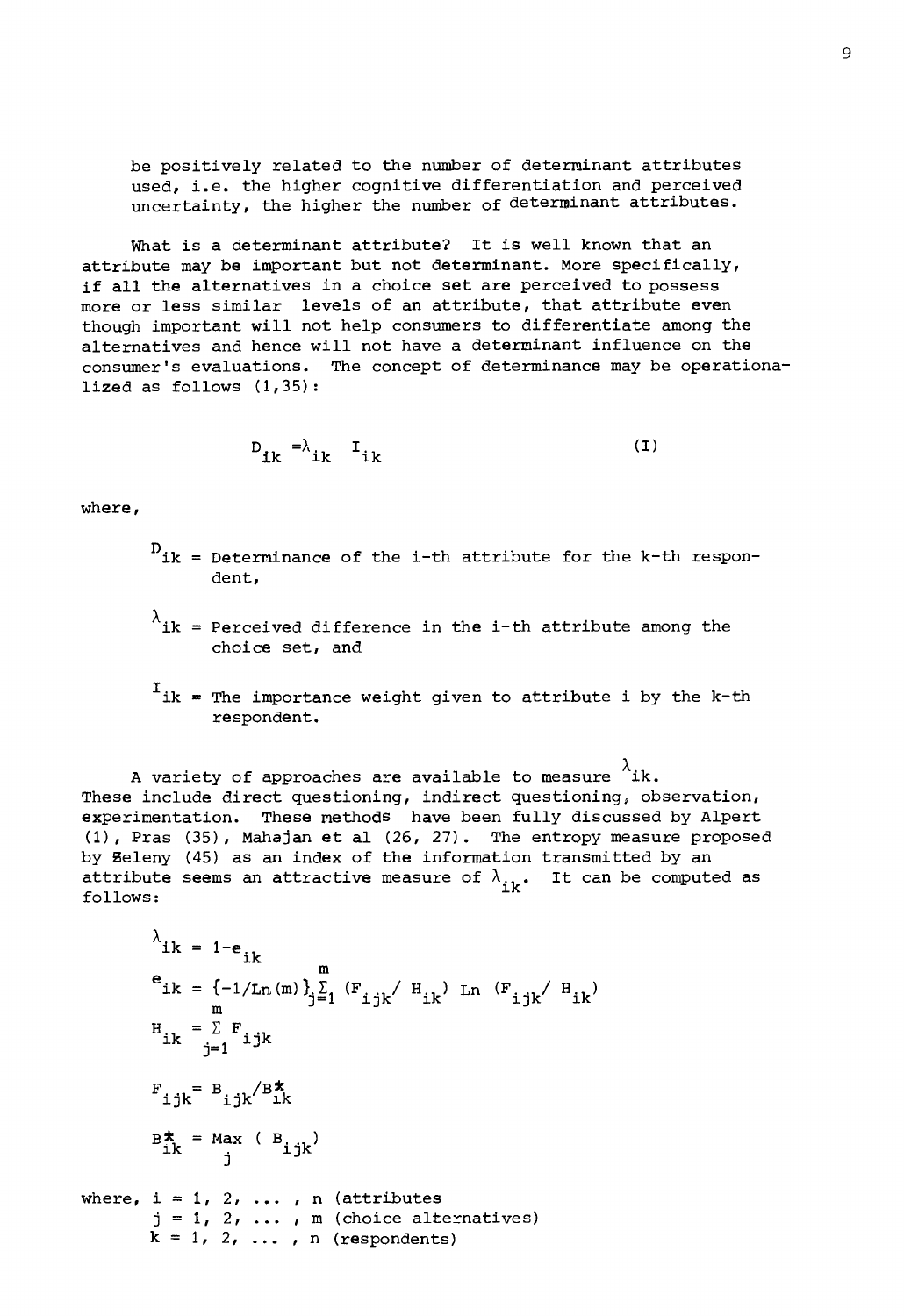such that:

- B = k-th respondent 's belief as to the extent to which<br><sup>ijk</sup> attribute i is offered by alternative j.
- $E_{i,k}^*$  = Ideal level of the k-th subject on the i-th attribute.
- $F_i$  = Relative proximity of the j-th alternative to the i-th subject's ideal level for the i-th attribute.

Eight attributes frequently used to measure consumers choices for stores were retained in the study (see Table 7). Nine stores listed in Table 8, operating in the metropolis were selected for the study on the basis of their differentiation and ability to provide a wide spectrum of choices to the consumers. These 9 stores include national chains, discount stores, and reputed department stores. Respondents were requested to provide: (a) the relative importance of each attribute  $(I_{j,k})$  in selecting a store to shop at and (b) the relative evaluation  $\sf{\dot{\bar{o}}\dot{f}}$  each store on the selected attributes  $({\tt Bi{\bf j}k})$ .

Attribute determinance scores were computed for each subject according to formula (1) using entropy as a measure of  $\lambda$ . : its  $\lambda_{\mathtt{ik}}$ . An attribute was considered to be discriminant for a given subject if its determinance score was greater than the mean of the 8 determinance scores corresponding to the individual. Pinson's (33) test was used to measure cognitive differentiation (CD). The distribution of test scores was divided into approximately equal fourths and subjects in the lowest and highest fourths were classified as complex and simple. The total number of discriminant attributes for each subject was used as the dependent variable and CD and PU as the independent variables in an analysis of variance design. The results are presented in Table 9. As predicted, the interaction between CD and PU was found to be statistically significant (F=3.61, df=1,97, p=0.06).

# STORE LOYALTY

The term store loyalty (STLY) refers to the Shopper's tendency to patronize a given store. Variations in store loyalty have been explained by a variety of factors (9). STLY is believed (e.g. 18) to vary across product classes. Furthermore, store loyalty has been found to be negatively associated with such factors as frequency of shopping, size of the food budget and tendency to mix food and non food purchases (36).

## External search and store loyalty

A study by Goldman (18) suggests that STLY is negatively related to prepurchase store search and knowledge about the store system. Those customers who are store loyal tend to engage less in comparative prepurchase search among stores, to know less about other stores and to have actually visited a smaller number of stores. The data collected for the present study provided the opportunity to further test this relationship between external search for information (ESI) and store loyalty (STLY).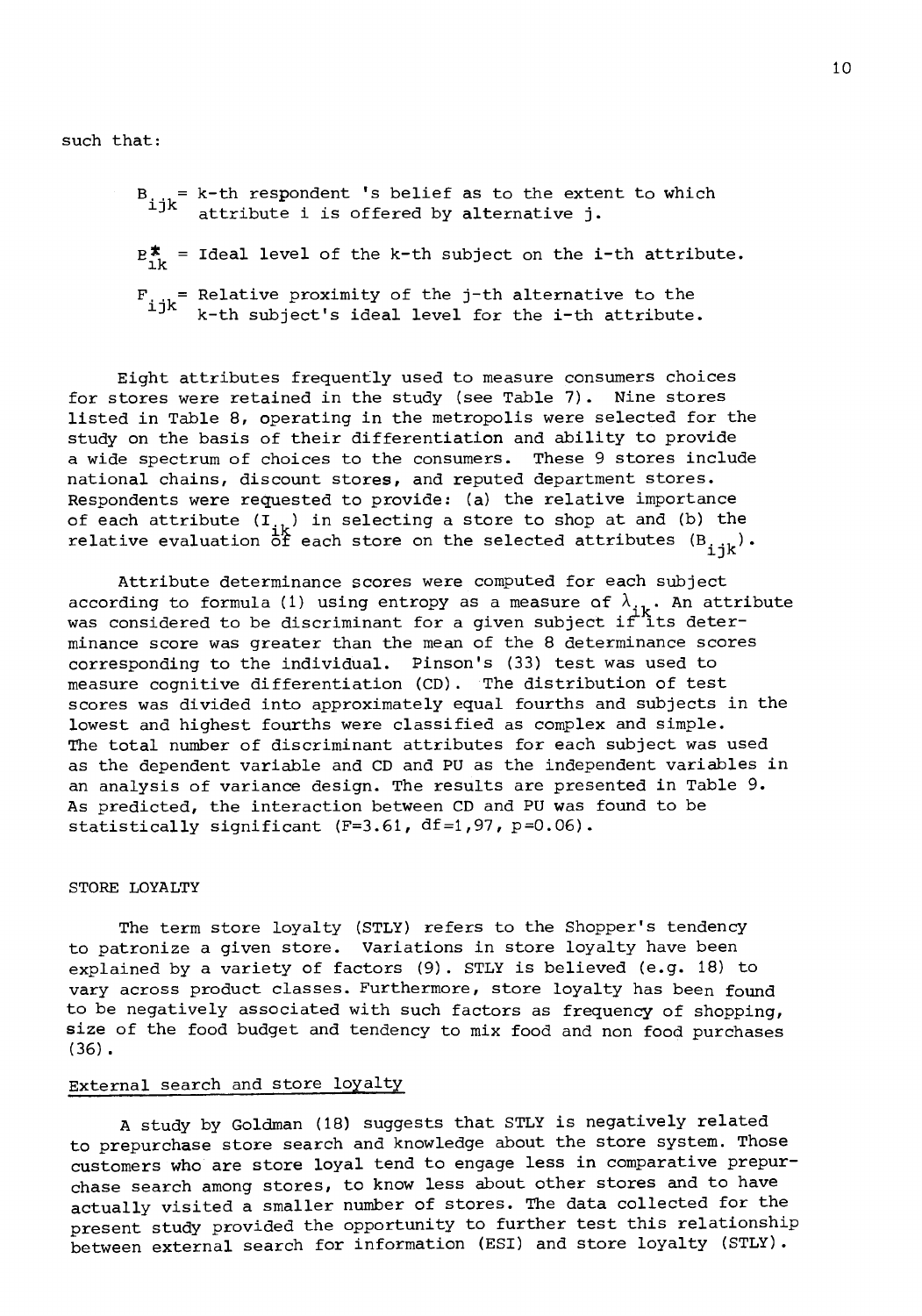## STORE CHOICE CRITERIA

- 1. Variety and Selection of Marchandise.
- 2. Store Personnel (Presence, Helpfulness, Friendliness, etc.,).
- 3. Value for Money.
- 4. Store Service ( Ease of Merchandise-Return, Delivery, etc.,).
- 5. Price of Merchandise.
- 6. Physical Facilities (Layout, Lighting and Display, Parking,  $etc.,$ ).
- 7. Quality of Merchandise.
- 8. Informativeness and Helpfulness of the Advertisements.

#### TABLE 8

#### DEPARTMENT STORES

- 1. Saltler's
- 2. A,M&A's
- 3. Jenss
- 4. Hens and Kelly
- 5. Wm. Hengeres Co.
- 6. Berger's
- 7. J.C. Penney
- 8. Sears, Roebuck & Co.
- 9. K-Mart.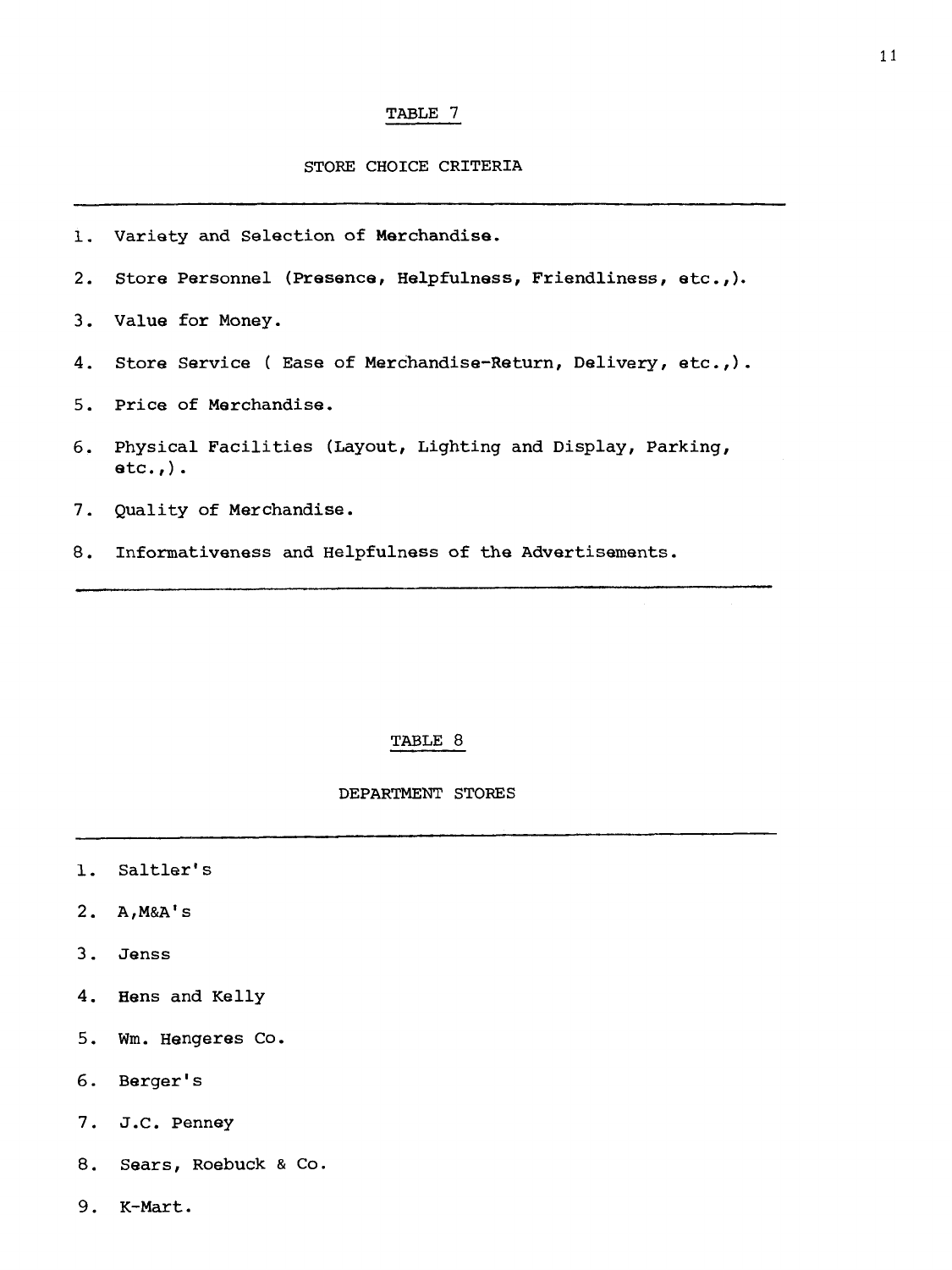H<sub>9</sub>: Consumers who exhibit strong store loyalty (STLY) tend to<br>separate limited external search for information (EST) report limited external search for information (ESI).

Different ways of operationalising store loyalty (STLY) have been suggested (9). STLY can be measured by percentage of budget allocated to a given store (e.g. 10), by percentage of purchase of certain products done at a given store (e.g. 10, 18, 24), by number of stores patronised during the survey period (e.g. 30, 36, 41, 43), by the number of trips made to the favourite store (e.g. 38, 41), or by a combination of the above (e.g. 7, 8, 14, 15). Alternatively, STLY can be measured using psychographic scales (e.g. 37).

In the present study STLY was measured by two different methods. The first measure STLY-1 was dbtained by summing up response scores on the following two questions:

- a "I like to shop around in different stores before deciding where to buy".
- $b "I$  do most of my shopping in the same store I have always shopped".

Answers were recorded on 9 points (9=agree, 1=disagree). This index (STLY-1) combines report of actual store loyalty (question b). Because of the uncertain validity of this instrument, a second measure of store loyalty STLY-2 was used. Subjects were presented with a list of 16 personal care, beauty, fashion and household merchandise items (see Table 10). They were asked to indicate among the stores listed in Table 8, the ones they are most likely to shop at for the listed merchandise. For each subject an index of loyalty to each of the nine stores was constructed by adding the number of items the consumer indicated she would buy in that given store. To compare store loyalty patterns across subjects, the coefficient of variation (16) of loyalty indices was computed for each subject. This coefficient constitutes the second measure of store loyalty - STLY-2 A high value of STLY-2 indicates that the subject tends to disproportionately concentrate her purchases at selected stores and hence tends to be more store loyal.

To test  $H_q$  distributions of STLY-1 and STLY-2 were independently Split into approximately equal fourths. Subjects in the top and bottom fourths were classified as store switchers and store loyals. Analysis of variance with ESI as the dependent variable and STLY-1 as the independent variable was used to validate the hypothesis. As predicted, store loyal subjects exhibited significantly lover ESI (F=178.39,  $df=1,318, p=0.0$ ). However, the results were not found to be statistically significant when the analysis was repeated with STLY-2 as the independent variable  $(F=1.627, df=1,328, p=0.20)$ .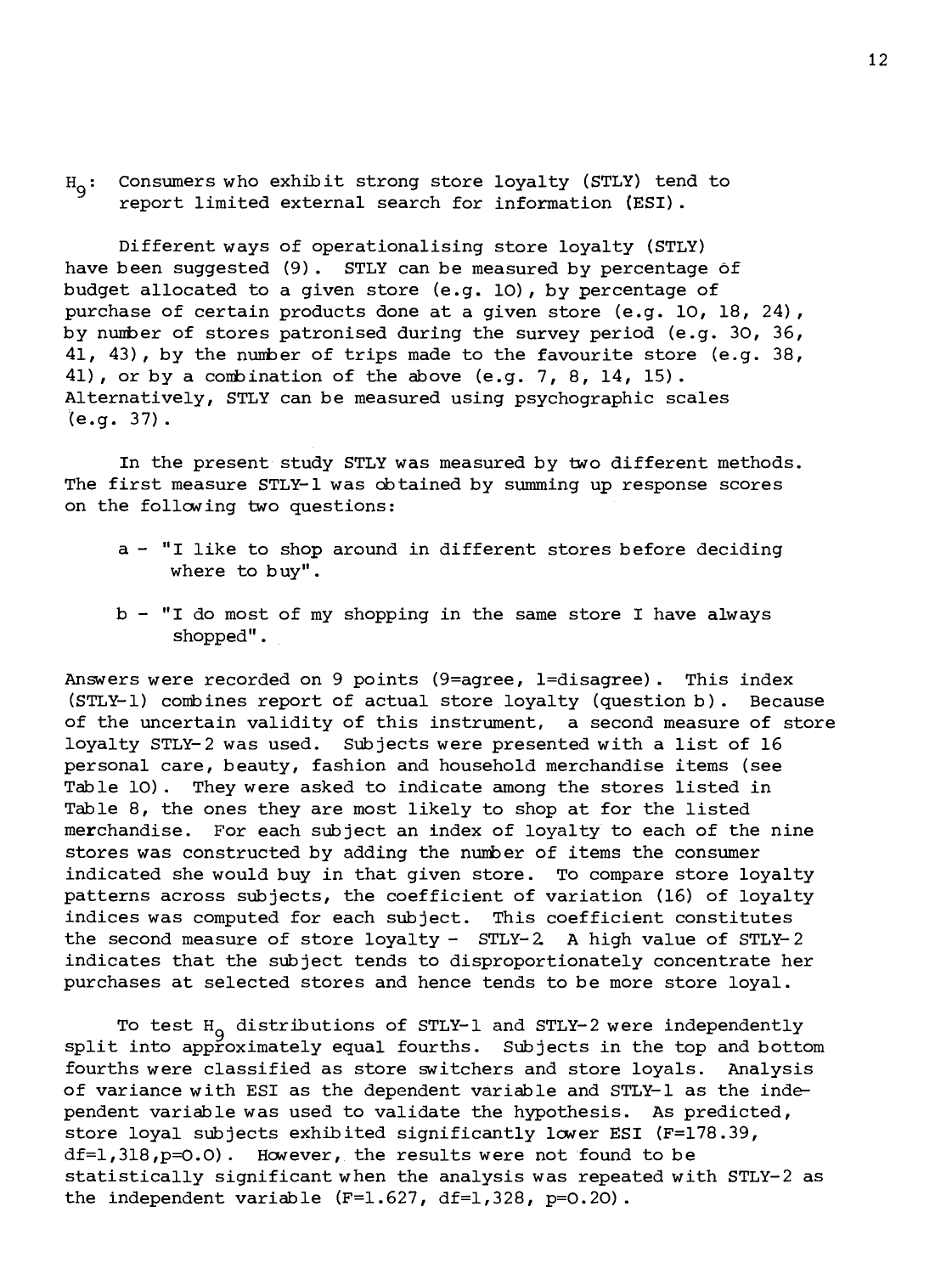# EFFECT OF COGNITIVE DIFFERENTIATION AND PERCEIVED UNCERTAINTY IN THE CHOICE ENVIRONMENT ON THE NUMBER OF DETERMINANT ATTRIBUTES USED IN STORE EVALUATION

SOURCE OF VARIATION DF MEAN SQUARES F P Cognitive Differentiation (CD) 1 0.20 0.24 0.62 Perceived Uncertainty (PU)  $1$  0.35 0.42 0.51 CD x PU  $1$  2.97 3.61 0.06 Residual 97 0.82

TABLE 10

PRODUCT CATEGORIES USED TO DETERMINE STORE LOYALTY PATTERNS

1. Women's Sportswear. 11. Jewellery. 2. Women's Day Dresses. 12. Housewares 3. Women's Evening Dresses. 13. Furniture and Bedding. 4. Women's Coats. 14. Sheets and Towels. 5. Lingerie and Body Fashions. 15. Draperies. 6. Junior Marchandise. 16. Latest and Most Fashionable Merchandise. 7. Men's Apparel. 8. Children's Apparel. 9. Shoes. 10. Cosmetics.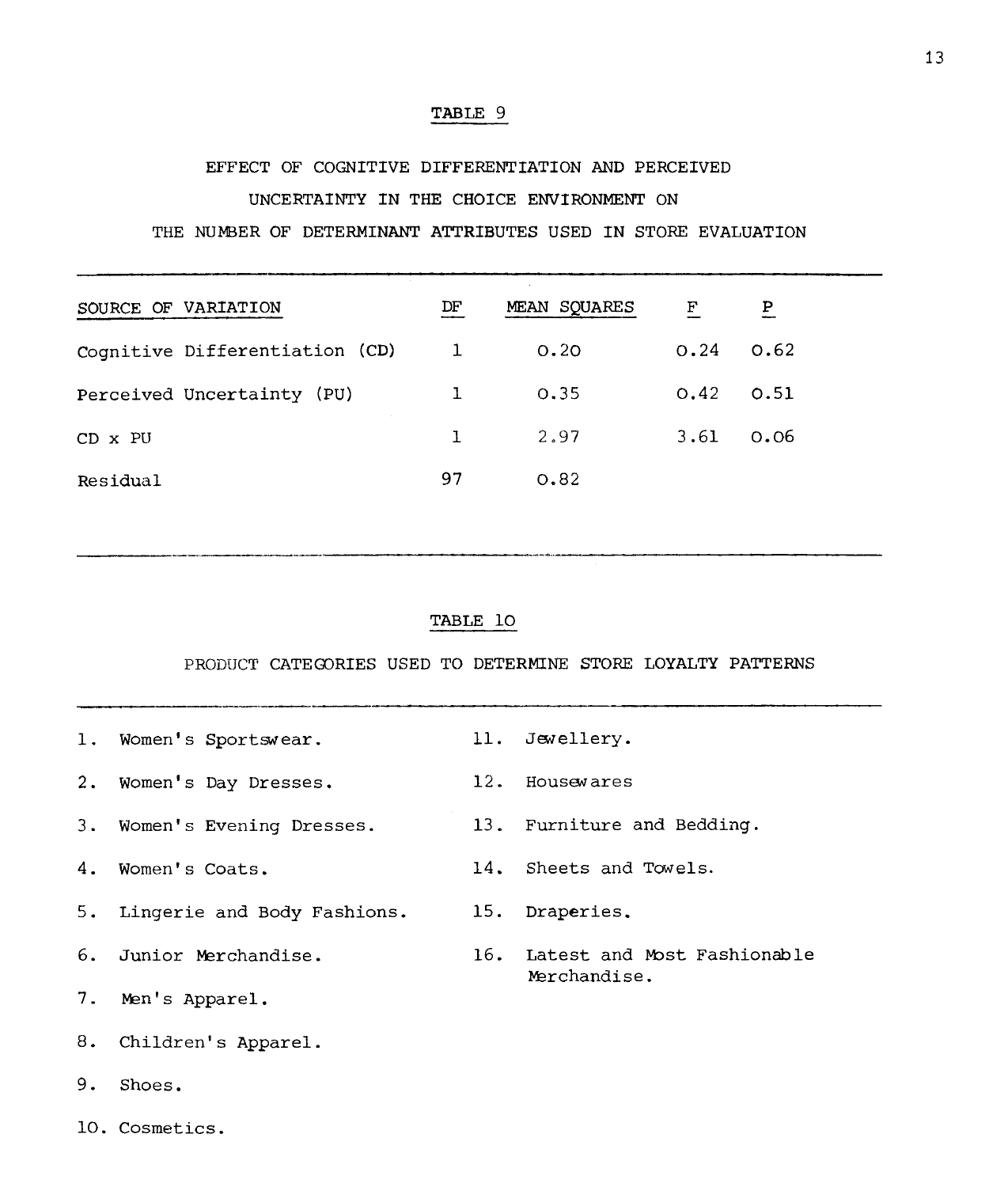#### Individuel determinants of store loyalty

There is emperical evidence that certain consumer characteristics are also responsible for variations in store loyalty (STLY). For example STLY was shown to be (inversely) related to such socio-economic characteristics as education  $(14, 37)$ , occupation of the head of the family (14), income (18, 37), and stage in the family life cycle (36). Store loyalty has also been linked to certain psychological variables, although it is widely acknowledged (e.g. 9) that these relationships are not very strong. For example store loyal customers tend to exhibit higher needs for exhibition, achievement, and affiliation (14).

In this study it was expected that the psychological variables of tolerance for ambiguity (TA), cognitive differentiation (CD), need for novelty (NNOV) and information processing confidence (IPC) would have a bearing on the extent of store loyalty (STLY). These hypothesis are formulated below.

Tolerance of ambiguity

 $H_{10}$ : Consumers who are intolerant of ambiguity (TA) tend to exhibit more store loyalty (STLY) than those who are tolerant.

This hypothesis is self explanatory and intuitively appealing. Because they favor familier situations, intolerants should develop more stable preferences for certain store(s). Also, as they have been shown to engage in limited external search for information (see H<sub>e</sub>° they should have fewer opportunities to question their existing Store loyalties.

H 10 was tested through univariate analysis of variance with **TA**  as the independent variable and STLY-1 as the dependent variable. As predicted, subjects intolerant of ambiguity were found to be significantly more store loyal than those tolerant of ambiguity (F=9.95, df=1,354, p=0.00). However, similar differences were not observed when the second operationalization of store loyalty-STLY-2 was used as the dependent variable in the analysis of variance  $(F=2.16, df=1,350, p=0.14)$ . Hence the above finding must be accepted with caution.

Need for novelty

 $H_{11}$ : Consumers with a high need for novelty (NNOV) tend to exhibit less store loyalty (STLY).

Underlying  $H_{11}$  is the simple idea that store loyalty limits one's opportunities to experience new situations. To test  $H_{1,1}$ , STLY-1 was used as the dependent variable and NNOV as the independent variable in an analysis of variance framework. Consumers with a higher need for novelty were found to be significantly less store loyal than those with lower need for novelty  $(F=31.94, df=1,387, p=0.00)$ . However, the hypothesis was not validated when STLY-2 was used as the dependent variable in the analysis (F=1.30, df=1,384, p=0.25).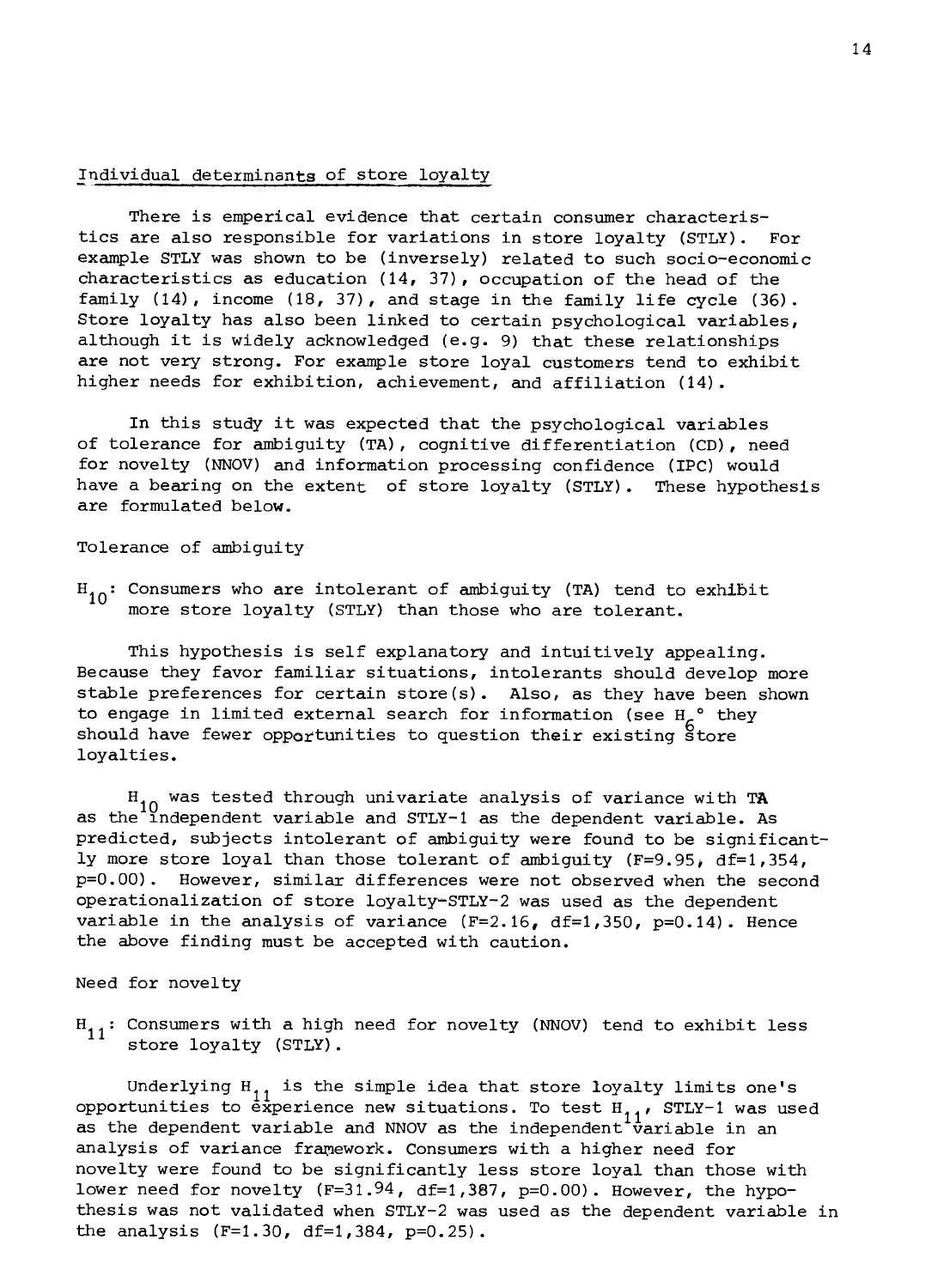#### Information processing confidence

 $H_{12}$ : Consumers with low information processing confidence (IPC) tend to exhibit more store loyalty (STLY).

Being store loyal obviously reduces the information processing demands on the consumer. This strategy can be expected to be favored by those individuals who lack information processing confidence. This hypothesis was tested by using, respectively, STLY-1 and STLY-2 as dependent variable and IPC as the independent variable in univariate analysis of variance. Subjects with low IPC were found to be significantly more store loyal (as measured by SLTY-2) than those with high IPC  $(F=2.71,$  $df=1,242$ ,  $p=0.10$ ). However, these results did not hold when STLY-1 was used to measure store loyalty.

#### Cognitive differentiation

 $H_{13}$ : Consumers low in cognitive differentiation (CD) tend to exhibit more store loyalty (STLY).

There is some emperical evidence (e.g. 28, 29) indicating that people with high cognitive differentiation are more prone to consider a larger array of purchase alternatives. This suggests that they may be more reluctant to patronize a limited number of stores. Analysis of variance with CD as the independent variable and STLY-1 as the dependent variable was used to test this hypothesis. As predicted, cognitively simple subjects exhibited significantly higher store loyalty ( $F=4.95$ , df=1,238, p=0.02). The results were also confirmed with the second measure of store loyalty STLY-2 (F=6.68, df=1,237,  $p=0.01$ ).

### Interactive effects

It is possible to gain further insight into the determinants of store loyalty by investigating the interactions among the major variables introduced so far. As noted by Monroe and Guiltinan (30), store choice research has focused on identifying the types of variables that may influence the store choice process without really trying to empirically specify the relationships among these variables. The study findings presented so far suggests that store loyalty may happen when: a) shopping is not viewed by the consumer as satisfying his social and individual needs (such as a general need for novelty), and b) when the perceived uncertainty in the choice environnent cannot be expected to be reduced by external search for information. This may occur because the individual lacks confidence in his ability to process this additonal information or because the individual is deeply adverse to gathering and being confronted with unfamiliar situations.

To translate the above statement into an emerically based model of the directional effects of the various variables examined so far is beyond the scope of this paper. Rather a more modest effort was made to investigate the interactive influence of only three major variables on store loyalty. The variables selected were a) attitude regarding shopping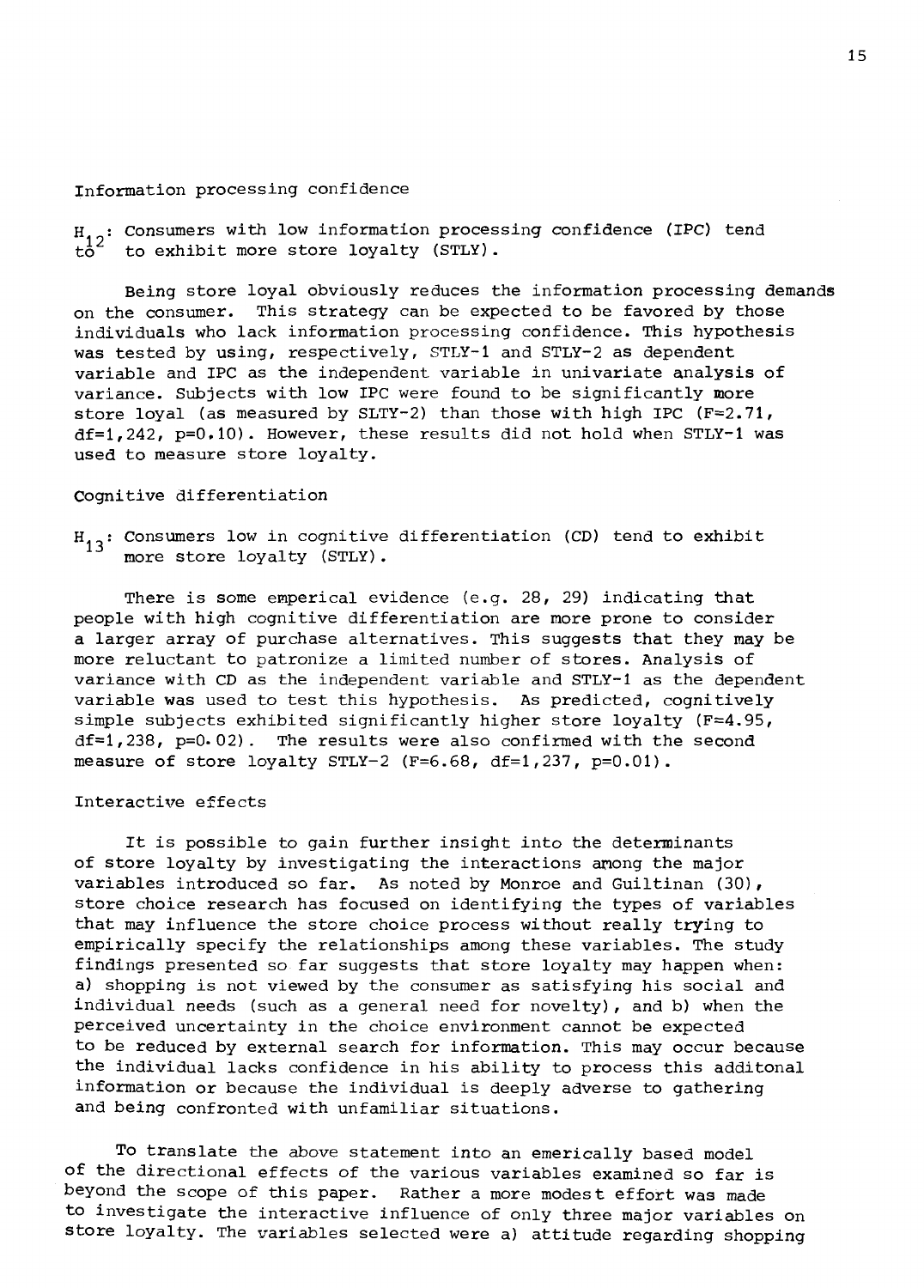(ASHOP), b) perceived uncertainty in the choice environment (PU), and c) tolerance of ambiguity (TA). The following hypothesis was formulated:

 $H_{14}$ : ASHOP, PU and TA are expected to have a positive interactive influence on ESI. The main effects of ASHOP, PU and TA will be in the following directions: store loyal consumera will tend to have less uncertainty in their choise environment and to be more intolérant of ambiguity.

H, was tested by a three-way ANOVA design with ASHOP, PU<br>A<sup>14</sup>s the independent unriphles and smrv-1 as the dependent and TA<sup>1</sup>as the independent variables and STLY-1 as the dependent variable. The results are presented in Table 11. As predicted, store loyal customers were observed to hold less positive attitude towards shopping (F=3.12, df=1,99, p=0.08), perceived less uncertainty in their choice environment  $(F=4, 77, df=1, 99, p=0.03)$ ; and were less tolerant of ambiguity (F=30, df=1,99, p=0.08). Furthermore, their interaction was also found to be statistically significant  $(F=7.58, df=1.99, p=0.00)$ suggesting that specific combination of personality and situational characteristics magnify individual propensity to be store loyal. However, similar statistically significant results were not observed when STLY-2 was used as dependent variable in the analysis.

#### CONCLUSION

Findings from this study suggest that store patronage behavior is determined by a combination of individual and situational factors (see fig. 1). The store loyal customer can be tentatively represented as an individual who limits his external search for information either because he does not view shopping as a socially or personally gratifying activity or because he does not have the information processing confidence or the tolerance necessary to gather additional information. The findings reported in this paper are by no means definite answers. It is fully recognized that the nature of the relationships among the key determinants of store patronage behavior remains very elusive and incomplete. Techniques of causal analysis will probably permit to develop better insight into the store patronage behavior.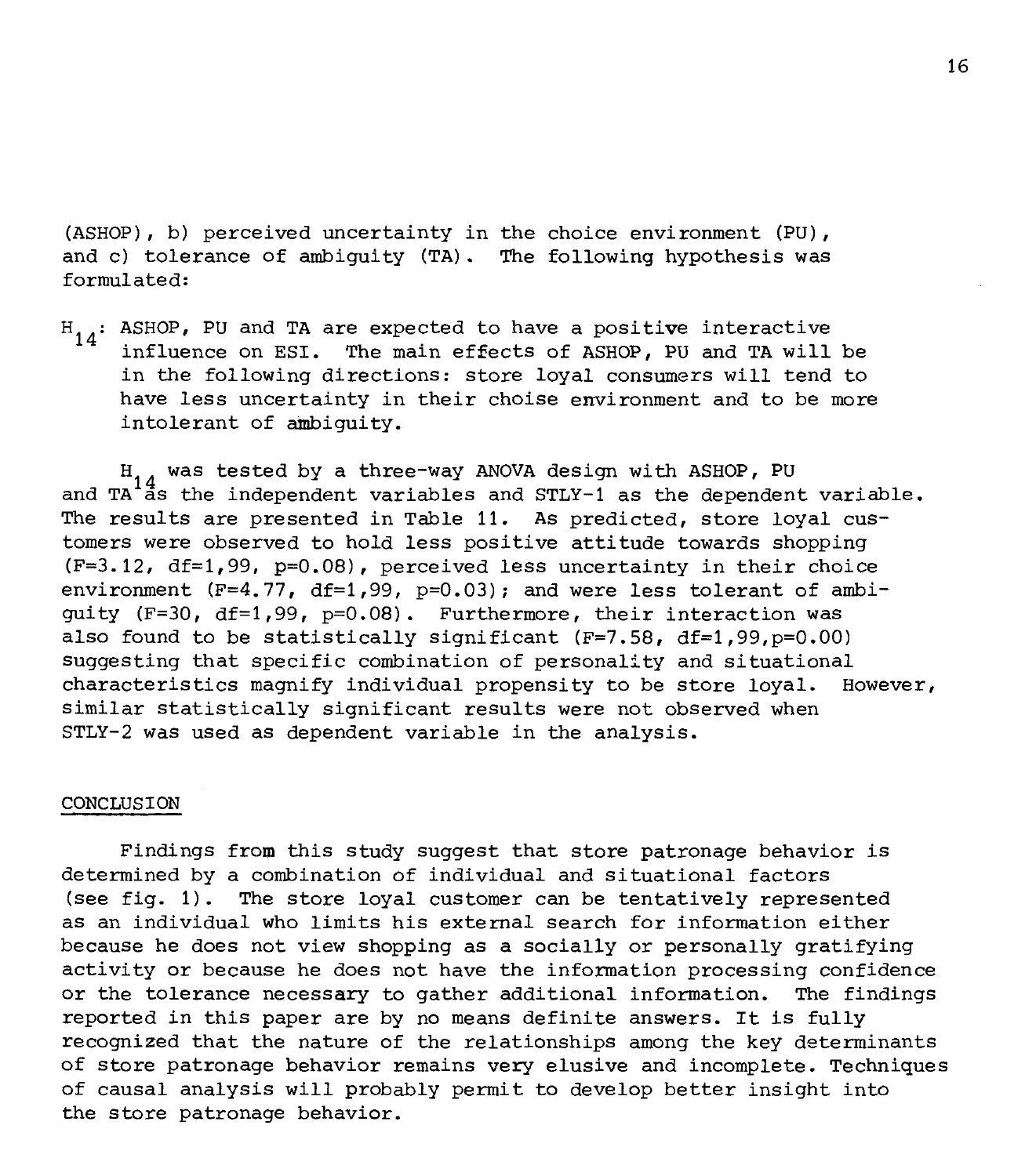# EFFECT OF ATTITUDE REGARDING SHOPPING (ASHOP), PERCEIVED

UNCERTAINTY (PU) IN THE CHOICE ENVIRONMENT AND TOLERANCE OF AMBIGUITY (TA) ON STORE LOYALTY

| SOURCE OF<br>VARIATION | DΡ            | <b>MEAN</b><br>SQUARE | E | $\overline{P}$ |
|------------------------|---------------|-----------------------|---|----------------|
| <b>ASHOP</b>           | 1             | $37.20$ $3.12$        |   | 0.08           |
| PU                     | $\mathbf{1}$  | 56.86 4.77            |   | 0.03           |
| TА                     | 1             | $35.73$ 3.00          |   | 0.08           |
| ASHOP X PU             | $\frac{a}{1}$ | $7.12 \quad 0.59$     |   | 0.44           |
| ASHOP X TA             | $\hat{1}$     | $0.52 \quad 0.04$     |   | 0.83           |
| PU X TA                | Ť.            | $0.41$ 0.03           |   | 0.85           |
| ASHOP X PU X TA        | $\mathbf{1}$  | $90.30$ 7.58          |   | 0.00           |
| Residual               | 99            | 11,91                 |   |                |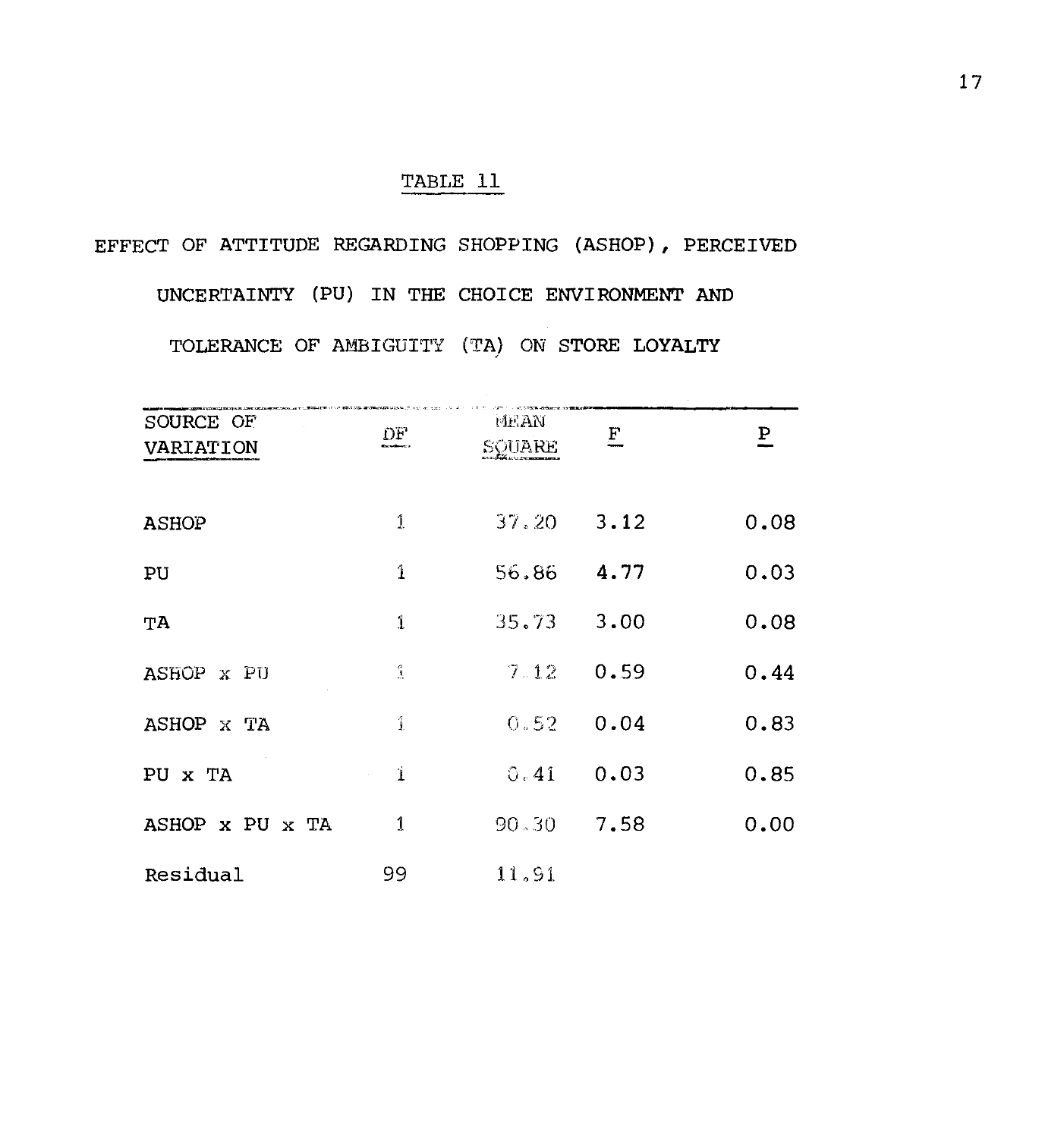

A REPRESENTATION OF THE OBSERVED DETERMINANTS OF STORE PATRONAGE BEHAVIOR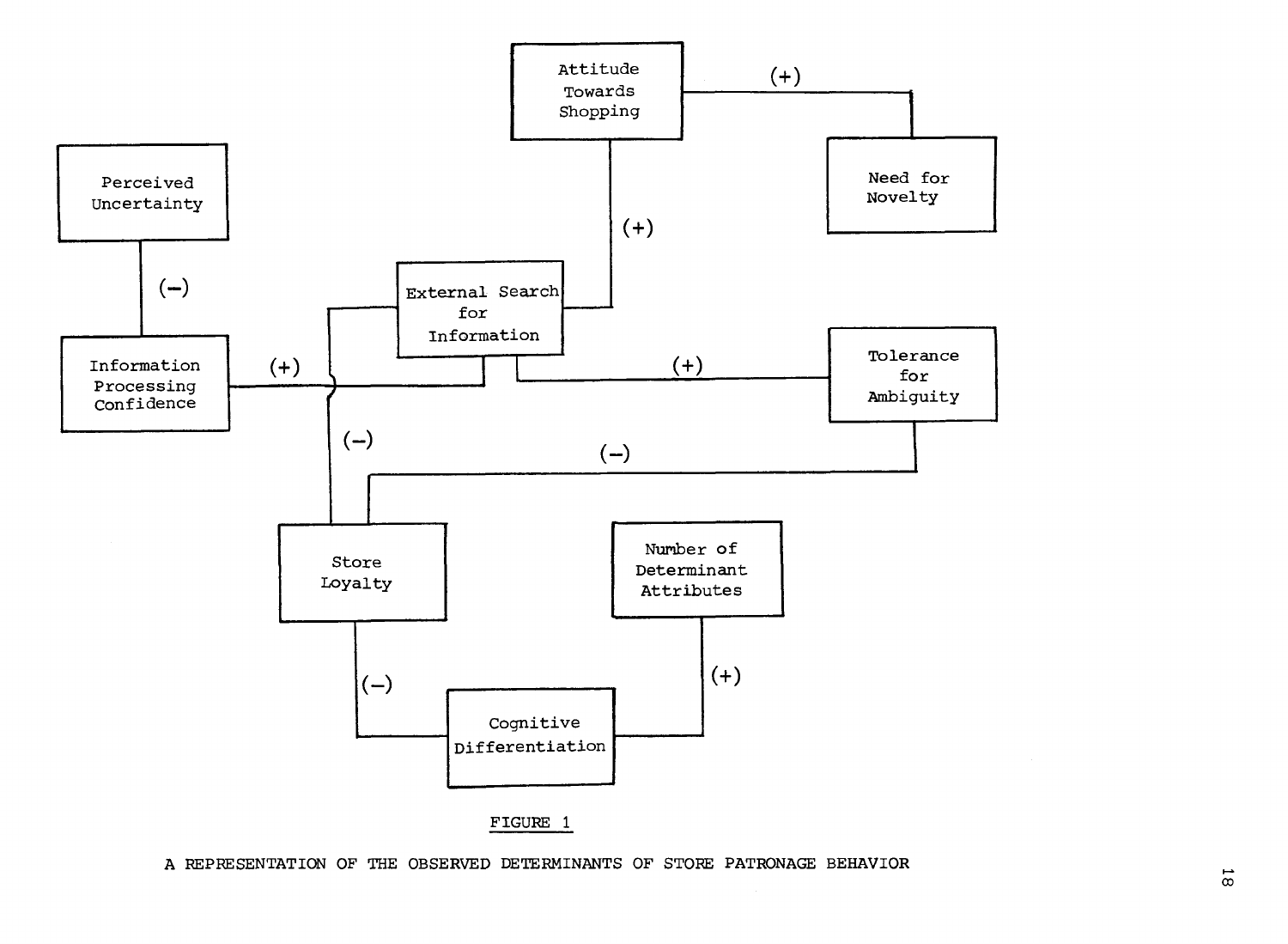#### REFERENCES

- 1. Alpert, M.I., "Identification of Determinant Attributes A Comparison of Methods", Journal of Marketing Research, May 1971,pp. 184-191.
- 2. Applebaum, W. and Green, H.L., "Determining Store Trade Areas", in R. Ferber, (ed.), Handbook of Marketing Research, N.Y.: McGraw Hill, 1974, 4-313/4-322.
- 3. Atkin, C., "Instrumental Utilities and Information Seeking", in P. Clarke, (ed.), New Models for Communication Research, vol. 2. Beverly Hills: Sage, 1973, pp. 205-242.
- 4. Bauer, R.A., "Consumer Behavior as Risk Taking", in R.S. Hancock, (ed.), Dynamic Marketing for a Changing World, Chicago: A.M.A., 1960, pp. 389-398.
- 5. Bieri, J., "Cognitive Structures in Personality", in H.M. Schroder and P. Suedfeld, (eds.), Personality Theory and Information Processing, N.Y.: The Ronald Press, 1971, pp. 178-208.
- 6. Budner, S., "Intolerance of Ambiguity as a Personality Variable", Journal of Personality, 1962, 30, pp. 29-50.
- 7. Burford, R.L., Enis, B.M., and Paul, G.W., "An Index for the Measurement of Consumer Loyalty", Decision Sciences, October 1971, pp. 17-24.
- 8. Carman, J.M., "Some Insights into Reasonable Grocery Shopping Strategies", Journal of Marketing, October 1969, pp. 69-72.
- 9. Charlton, P., "A Review of Shop Loyalty", Journal of the Market Research Society, 1973, 15 (1), pp. 35-51.
- 10. Cunningham, R.M., "Customer Loyalty to Store and Brand", Harvard Business Review, Nov/Dec 1961, pp. 127-137.
- 11. De Krote, J.M., "Mail and Telephone Shopping as a Function of Consumer Self Confidence", Journal of the Academy of Marketing Science, Fall 1977, pp. 295-306.
- 12. Driscoll, J. and Lanzetta, J., "Effect of Two Sources of Uncertainty in Decision Making", Psychological Reports, 1965, 17, pp. 635-648.
- 13. Engel, J.F., Blackwell, R.D., and Kollat, D.T., Consumer Behavior, 3rd edition, Hinsdale, Illinois: The Dryden Press, 1978.
- 14. Enis, B.M., and Paul, G.W., "Store Loyalty as a Basis for Market Segmentation", Journal of Retailing, Fall 1970, pp. 42-56.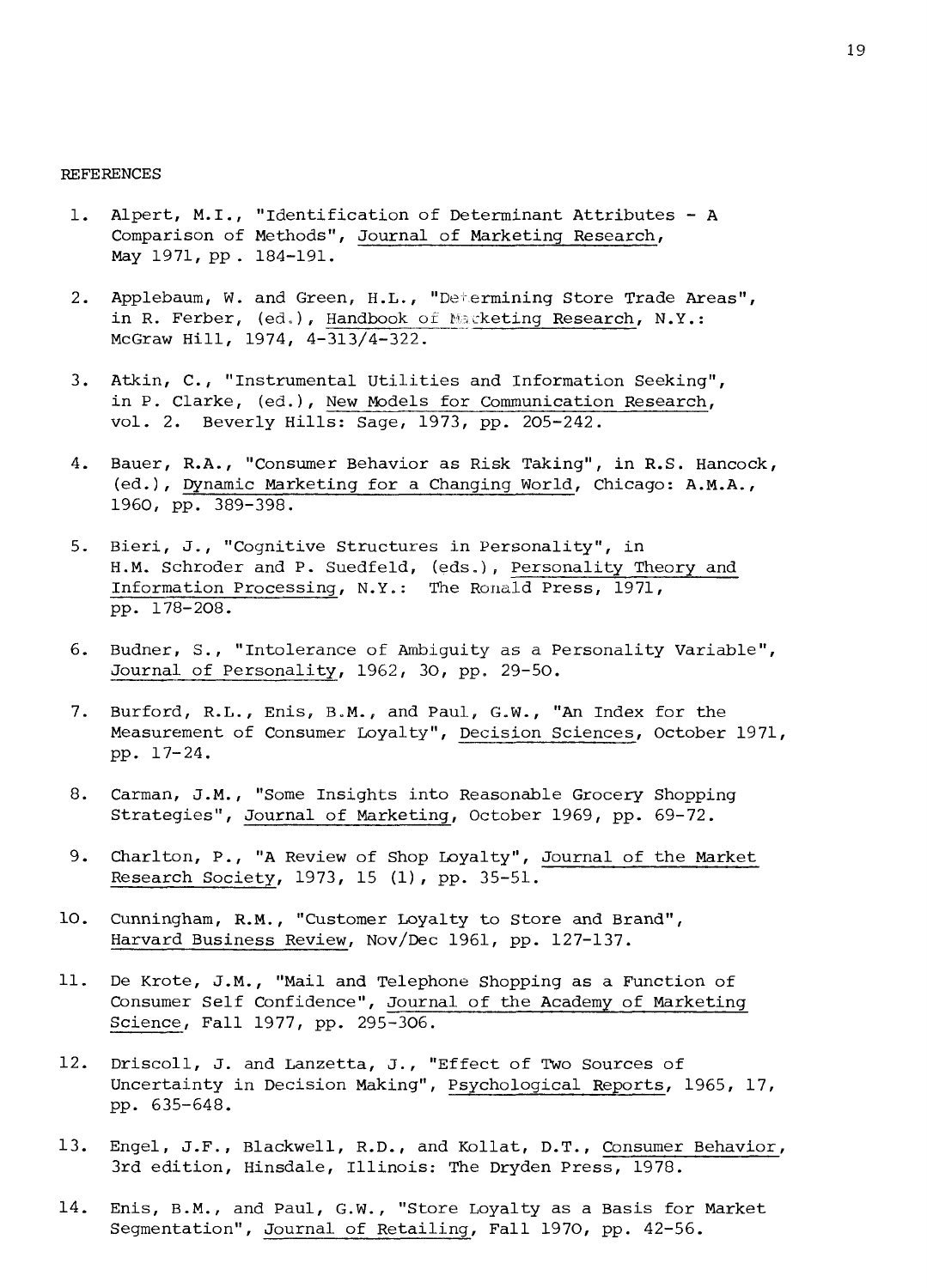- 15. Farley, J.V., "Dimensions of Supermarket Choice Patterns", Journal of Marketing Research, 1968, 5, pp. 206-208.
- 16. Ferber, R., Market Research, New York: McGraw-Hill Book Company, Inc., 1949.
- 17. Gentry, J.W. and Burns A.C., "How 'Important' Are Evaluative Criteria in Shopping Center Patronage", Journal of Retailing, Winter 1977-78, PP. 73-86, 94.
- 18. Goldman, A., "The Shopping Style Explanation for Store Loyalty", Journal of Retailing, Winter 1977-78, pp. 33-46, 94-95.
- 19. Goldstein, K.M. and Blackman, S., Cognitive Style: Five Approaches and Relevant Research, N.Y.: John Wiley & Sons, 1978.
- 20. Hermann, P. and Locander W.B., "The Effect of Self-Confidence and Anxiety on Risk Reduction Strategies for an Innovative Product", Journal of the Academy of Marketing Science, 1977, pp. 113-125.
- 21. Heslin, R., Blake, B. and Rotton, J., "Information Search as a Function of Stimulus Uncertainty and the Importance of the Response", Journal of Personality and Social Psychology, 1972, 23 (3), pp. 333-339.
- 22. Hisrich, R.D., Dornoff, R.J. and Kernan, J.B., "Perceived Risk in Store Selection", Journal of Marketing Research, November 1972, pp. 435-439.
- 23. Kreitler, S., Maguen, T. and Kreitler, H., "The Three Faces of Intolerance of Ambiguity", Archiv für Psychologie, 1975, 127, pp. 238-250.
- 24. Lessig, P.V., "Consumer Store Images and Store Loyalties", Journal of Marketing, October 1973, pp. 72-74.
- 25. Locander, W.B. and Hermann, P.W., "The Effect of Self-Confidence and Anxiety on Information Seeking in Consumer Risk Reduction", Journal of Marketing, May 1979, PP. 268-274.
- 26. Mahajan, V., Jain, A.K., Thangraj, A.J., Ravichandran, B. and Acito, F., "An Experiment with the Attribute-Dynamic Attitude Model (ADAM)", Proceedings of the Fourth International Research Seminar in Marketing, Senanque Abbey, Gordes, France, 1977.
- 27. Mahajan, V., Jain A.K., Thangaraj, A.J. and Goodwin, S;, "Attribute Determinance: An Evaluation of Alternative Measures and some Potential Applications", in Allan D. Shocker (ed.), Analytical Approaches to Product and Marketing Planning, Mass.: Marketing Science Institute, 1979, pp. 257-272.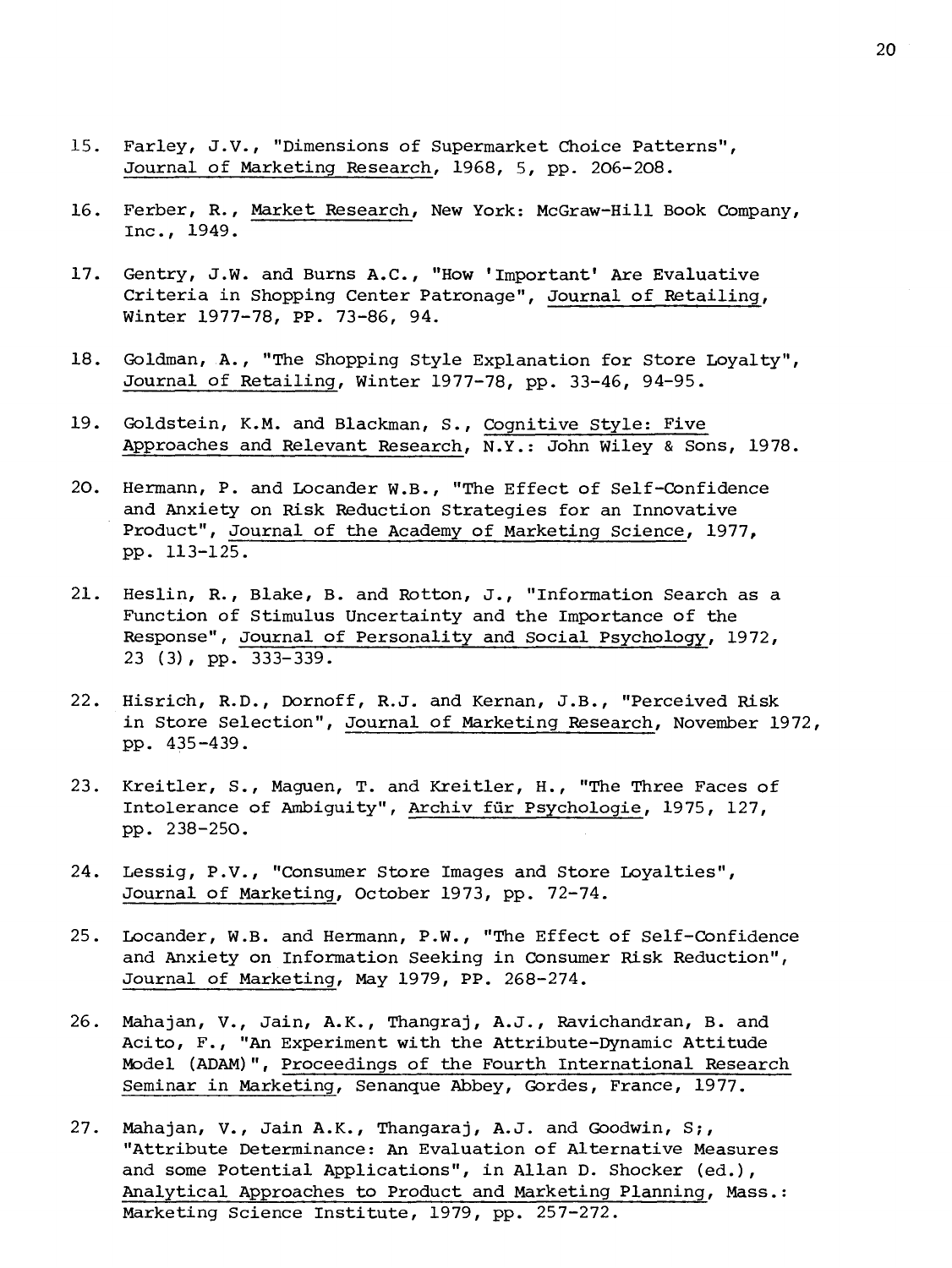- 28. Malhotra, N.K., Pinson, C. and Jain, A.K., "Accommodative Cognitive Style Differences in Consumer Reduction of Alternatives", in J.C. Olson (ed.), Advances in Consumer Research, vol. 7, Ann Arbor, Michigan: Association for Consumer Research, 1980.
- 29. Menasco, M.B., "Relationships Among Cognitive Dissonance, Cognitive Complexity, and State Anxiety in a Consumer Purchase Situation", Unpublished Doctoral Dissertation, University of Oregon, 1975.
- 30. Monroe, K.B. and Guiltinan, J.P., "A Path-Analytic Exploration of Retail Patronage Influences", Journal of Consumer Research, June 1975, pp. 19-28.
- 31. Newman, J.W. and Lockeman, B.D., Consumers' Information-seeking Processes for Fashion Goods: A Literature Review. Ann Arbor, Michigan: University of Michigan, 1972.
- 32. Newman, J.W., "Consumer External Search: Amount and Determinants", in A.G. Woodside, J.N. Sheth and P.D. Bennett, (eds.), Consumer and Industrial Buying Behavior. N.Y.: North-Holland, 1977, Chap. 6.
- 33. Pinson, C., "A Consumer Cognitive Differentiation Test", INSEAD Working Paper, Fontainebleau, 1974.
- 34. Pinson, C., "Consumer Cognitive Styles: Review and Implications for Marketers", in E. Topritzhofer, (ed.), Marketing: Neue Ergebrisse aus Forschung und Praxis, Dusseldorf, Germany: Westdeutscher Verlag, 1978.
- 35. Pras, Bernard, "Predictive Qualities of Linear and Non-linear Evaluation Process Models", Unpublished Doctoral Dissertation, Indiana University, September 1973.
- 36. Prasad, V., "Correlates of Multistore Food Shopping Behavior", Journal of Retailing, Summer 1972, pp. 74-81.
- 37. Reynolds, F.D., Darden, W.R. and Martin, W.R., "Developing an Image of the Store-Loyal Customer", Journal of Retailing, Winter 1974-75, pp. 73-84.
- 38. Samli, C.A., "Use of Segmentation Index to Measure Store Loyalty", Journal of Retailing, Spring 1975, pp. 51-60.
- 39. Sepstrup, P., "The Individual's Information Aquisition: Test of a Model", European Journal of Marketing, 1974, 8 (3), pp. 218-235.
- 40. Shaffer, D.R., Hendrick, C., Regula, C.R. and Freconna, J., "Interactive Effects of Ambiguity Tolerance and Task Effort on Dissonance Reduction", Journal of Personality, 1973, 41(2), pp. 224-233.